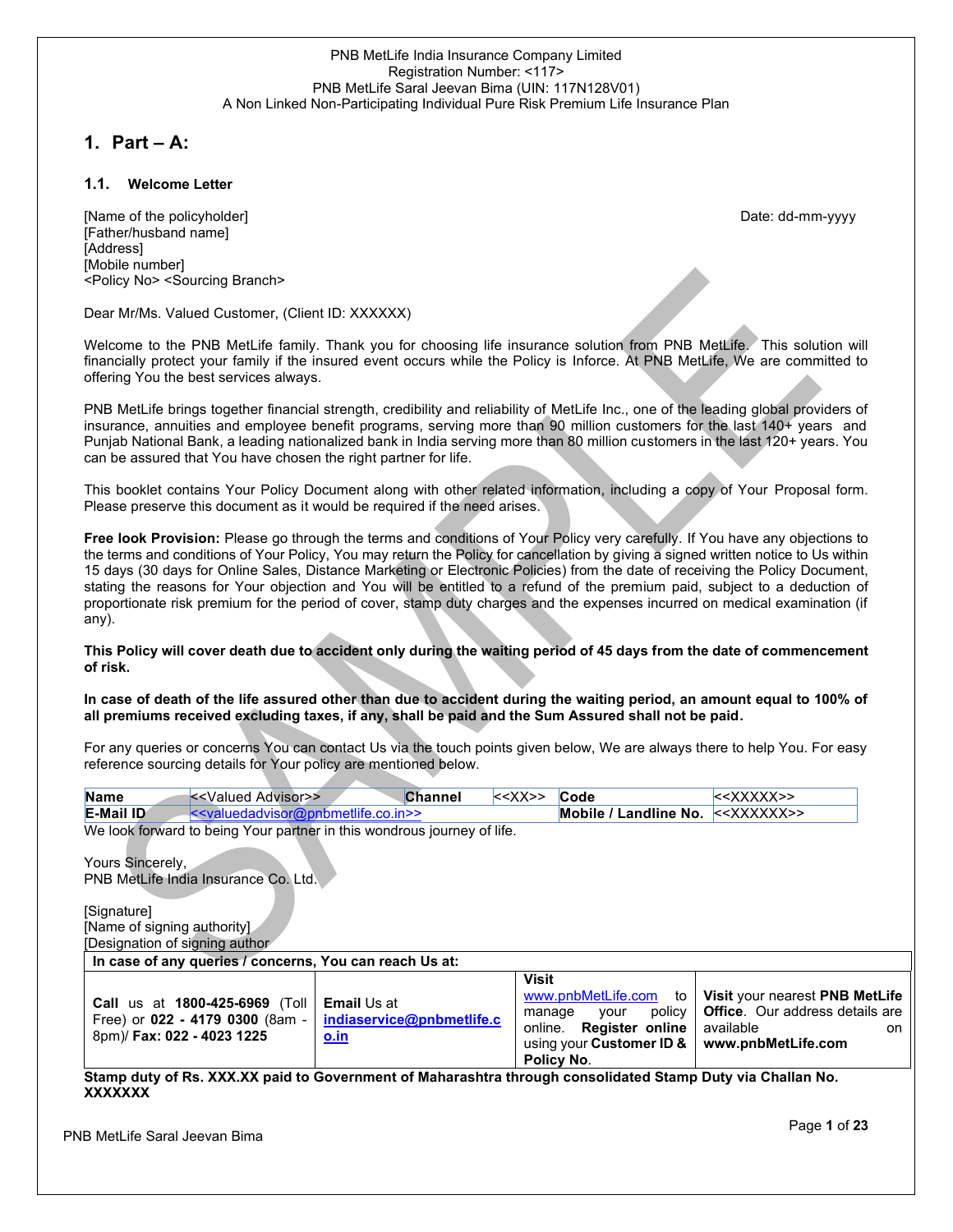## **1.2 Policy Preamble**

## **PNB MetLife Saral Jeevan Bima**

Individual, Non-linked, Non-par, Pure Risk Premium, Life Insurance Product

This is a contract of insurance between You and PNB MetLife India Insurance Company Limited. This contract of insurance has been enacted on receipt of the premium deposit and is based on the details in the Proposal received together with the other information, documentation and declarations received from You for effecting a life insurance contract on the life of the person named in the Schedule below.

We agree to pay the benefits under this Policy on the occurrence of the Insured event described in Part C of this Policy, subject to the terms and conditions of the Policy.

#### **On examination of the Policy, if You notice any mistake(s) or error(s), please return the Policy document to Us in order that We may rectify it.**

Signed by and on behalf of PNB MetLife India Insurance Company Limited

[Signature] [Name of signing authority] [Designation of signing authority]

## **1.3 Policy Schedule**

| Name of the Plan   | <b>PNB MetLife Saral Jeevan Bima</b>                                       |
|--------------------|----------------------------------------------------------------------------|
| Nature of the Plan | Individual, Non-linked, Non-par, Pure Risk Premium, Life Insurance Product |
| UIN                | 117N128V01                                                                 |
|                    |                                                                            |

| Proposal<br>number | $<<$ >> | <b>Policy</b><br>number | $<<$ >> | Date of<br><b>Issue</b> | $<<$ >> | Issuina<br>office | << >> |
|--------------------|---------|-------------------------|---------|-------------------------|---------|-------------------|-------|
|                    |         |                         |         |                         |         |                   |       |

## **1.3.1 Details of the Policyholder and Life Assured**

| Name of Policyholder                       | $<<$ >>           | <b>Gender</b> | $<<$ >> | Date of Birth | $<<$ >> |
|--------------------------------------------|-------------------|---------------|---------|---------------|---------|
| Name of Life Assured                       | $<<$ >>           | <b>Gender</b> | $<<$ >> | Date of Birth | $<<$ >> |
| <b>Address of</b><br>Policyholder          | $<<$ >>           |               |         |               |         |
| <b>Address of Life</b><br><b>Assured</b>   | $<<$ >>           |               |         |               |         |
| <b>Telephone Number</b>                    | $<<$ >>           |               |         |               |         |
| <b>Mobile Number</b>                       | $<<$ >>           |               |         |               |         |
| Age admitted of the<br><b>Life Assured</b> | <yes no=""></yes> |               |         |               |         |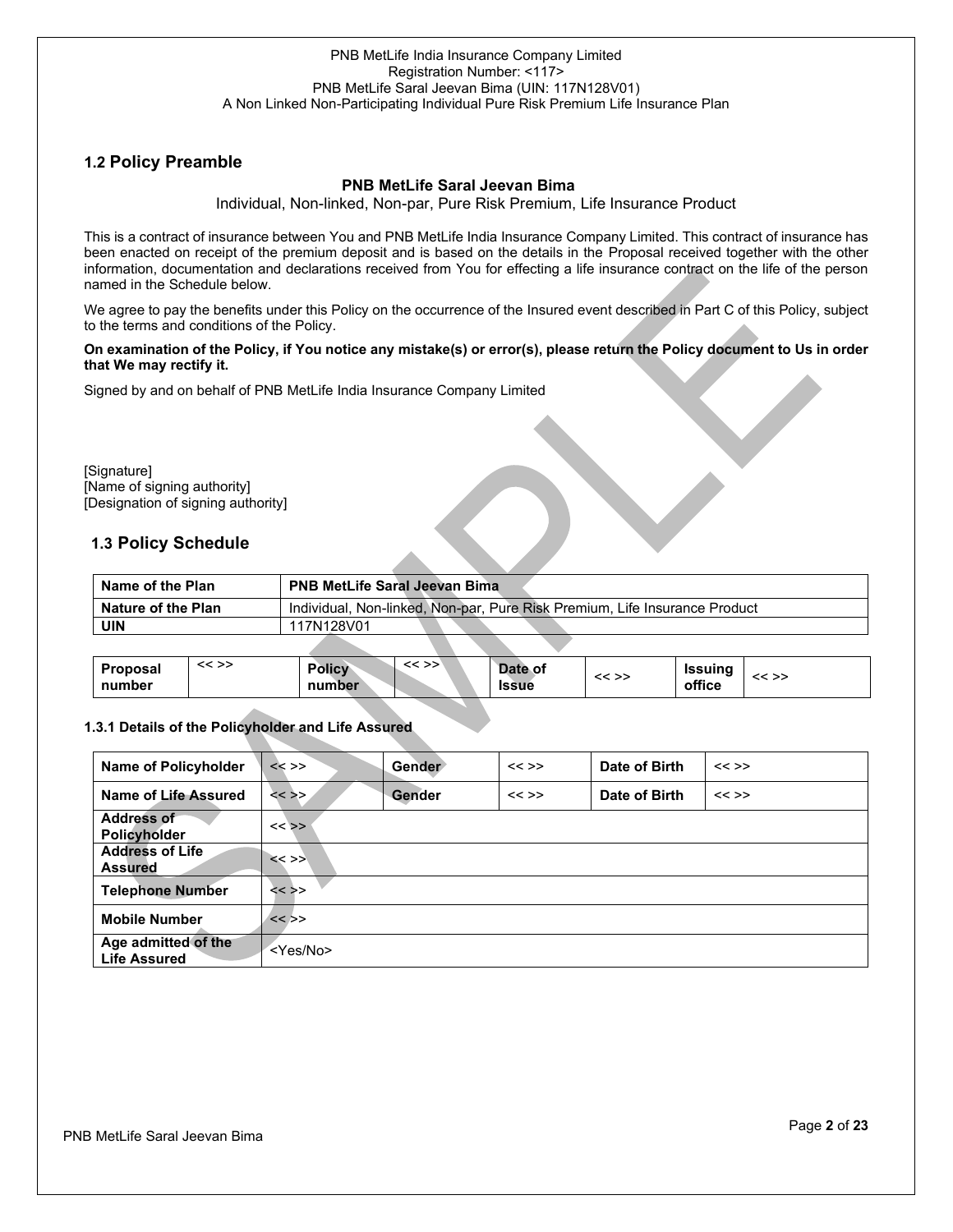## **1.3.2 Policy Benefits**

| <b>Basic Sum Assured</b> | -<br>$\overline{\phantom{a}}$<br>nd.<br>∽ |
|--------------------------|-------------------------------------------|
|                          |                                           |

## **1.3.3 Contract Details**

| <b>Premium Payment Option</b>                                       | <b>Premium Payment Term</b>                       |  |
|---------------------------------------------------------------------|---------------------------------------------------|--|
| Pay/Limited<br>< <single<br>Pay/Regular<br/>Pay&gt;&gt;</single<br> | < <ppt>&gt; year(s)</ppt>                         |  |
| <b>Premium Payment Mode</b>                                         | < <yearly half-yearly="" monthly="">&gt;</yearly> |  |
| <sup>1</sup> Monthly mode is available only under ECS/NACH          |                                                   |  |
| Date of Commoncement of Risk                                        | <b>COLO MM VVSS</b>                               |  |

| Date of Commencement of Risk    | < <dd mm="" yy="">&gt;</dd> | <b>Premium Due Date</b>                                      | $<<$ DD MM YY $>>$      |  |
|---------------------------------|-----------------------------|--------------------------------------------------------------|-------------------------|--|
| Date of Inception of the Policy | < <dd mm="" yy="">&gt;</dd> |                                                              |                         |  |
| <b>Policy Anniversary date</b>  | < <dd mm="" yy="">&gt;</dd> | <b>Single Premium</b>                                        | Rs < >>                 |  |
| <b>Policy Currency</b>          | INR (Indian Rupee)          | Last Instalment Premium due date                             | $<<$ DD MM YY>>         |  |
| <b>Maturity Date</b>            | < <dd mm="" yy="">&gt;</dd> | Instalment Premium (excl. taxes)                             | Rs < >>                 |  |
|                                 |                             | <b>GST#</b> (applicable taxes)                               | $Rs. < \Leftrightarrow$ |  |
| <b>Policy Term</b>              | < <pt>&gt; years</pt>       | Total Instalment Premium (incl. of<br>extra premium & taxes) | Rs. < >>                |  |

## **#Goods & Services tax**

## **1.3.4 Details of Agent/Intermediary/ Sales Personnel**

| <b>Name</b>                        |  |
|------------------------------------|--|
| <b>License/Registration number</b> |  |
| <b>Phone number</b>                |  |
| <b>Address</b>                     |  |
| <b>Email address</b>               |  |
|                                    |  |

# **Special provisions/options (if any)**

## **1.3.5 Nominee Details**

| Name(s) of the Nominee    | <b>Relationship with Life</b><br><b>Assured</b> | Gender  | Age               | Share(s) %                      |
|---------------------------|-------------------------------------------------|---------|-------------------|---------------------------------|
| 1) << Name of nominee 1>> | < <relation>&gt;</relation>                     | $<<$ >> | < <age>&gt;</age> | < <percentage>&gt;</percentage> |
| 2) << Name of nominee 2>> | < <relation>&gt;</relation>                     | $<<$ >> | < <age>&gt;</age> | < <percentage>&gt;</percentage> |
| 3) << Name of nominee 3>> | < <relation>&gt;</relation>                     | $<<$ >> | < <age>&gt;</age> | < <percentage>&gt;</percentage> |
| 4) << Name of nominee 4>> | < <relation>&gt;</relation>                     | $<<$ >> | $<<$ Age $>>$     | < <percentage>&gt;</percentage> |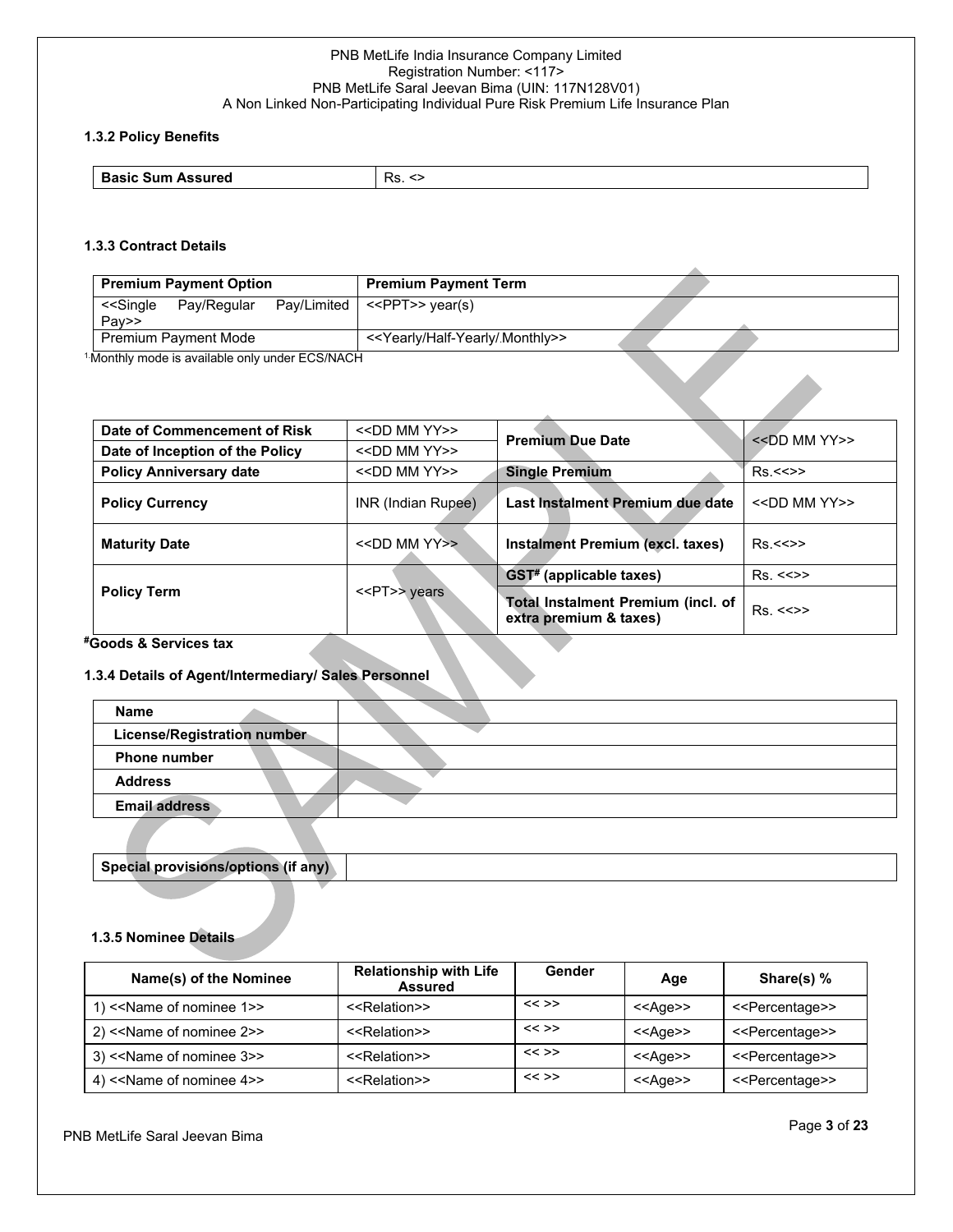## **1.3.6 Appointee details (Only in case Nominee is less than 18 years of Age)**

| Appointee name                          | <b>Relationship with Nominee</b> | Gender | Age               |
|-----------------------------------------|----------------------------------|--------|-------------------|
| < <name appointee="" off="">&gt;</name> | < <relation>&gt;</relation>      | <<>>   | < <ade>&gt;</ade> |

## **1.3.7 E-Policy Document**

Your soft copy of Policy Document is available in the customer portal. You can access through **www.pnbMetLife.com** < **Customer login** > **Provide user ID and password** (for existing customer), else click **New User** (for new customer)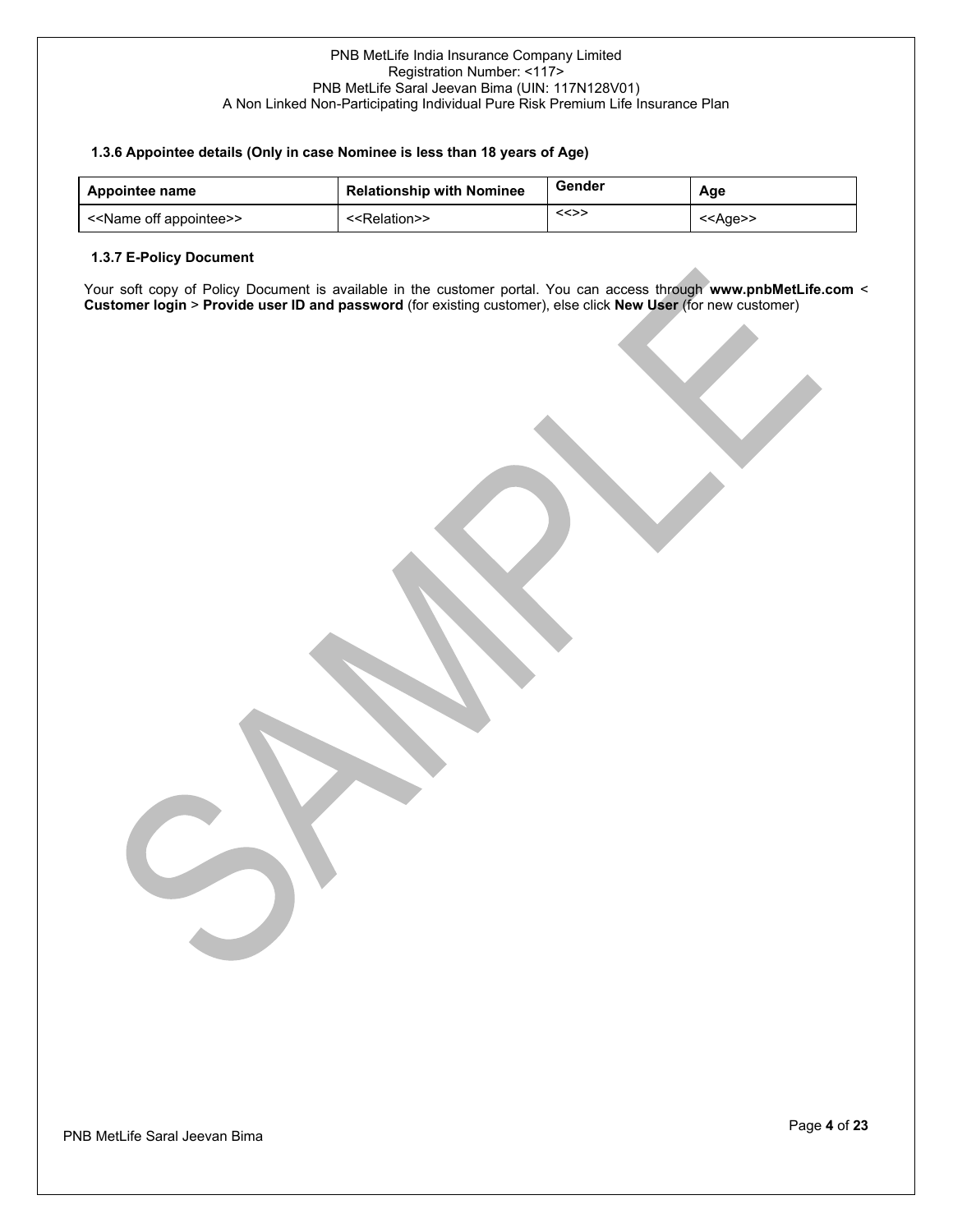## **2. Part – B: Definitions:**

The definitions of terms/words used in the Policy Document are as under:

- 1. **Accident** means a sudden, unforeseen and involuntary event caused by external, visible and violent means
- 2. **Age** is the age of the Life Assured on the last birthday at the time of commencement of the policy.
- 3. **Annualized Premium** is the total amount of premium payable in a policy year excluding taxes, underwriting extra premiums and loadings for modal premiums, if any.
- 4. **Appointee** is the person to whom the proceeds/benefits secured under the Policy are payable if the benefit becomes payable to the nominee and nominee is minor as on the date of claim payment.
- 5. **Assignee** is the person to whom the rights and benefits are transferred by virtue of an Assignment.
- 6. **Assignment** is the process of transferring the rights and benefits to an "Assignee," in accordance with the provisions of Section 38 of Insurance Act, 1938, as amended from time to time.
- 7. **Assignor** means the person who transfers the rights of the life insurance policy to the Assignee.
- 8. **Base Policy** is that part of the Policy referring to basic benefit
- 9. **Basic Sum Assured** means the amount specified in the Schedule as opted by the Policyholder at the time of taking the policy.
- 10. **Beneficiary/Claimant** means the person who is entitled to receive benefits under this Policy. The Beneficiary may be Life Assured or Policyholder or his Assignee or Nominees or proved Executors or Administrators or other Legal Representativesas the case may be.
- 11. **Business Day or Working Day** means the day on which the offices of the Company remain open for transactions with the public at the place where the concerned transaction is to be carried out.
- 12. **Company** means PNB MetLife India Company Insurance Limited.
- 13. **Date of commencement of policy** is the start date of this Policy.
- 14. **Date of commencement of risk** is the date on which the Company accepts the risk for insurance (cover) as evidenced in the schedule of the policy.
- 15. **Date of issuance of policy** means the date as specified in the policy schedule.
- 16. **Date of Maturity** means the date specified in the Schedule on which the Policy Term is completed.
- 17. **Death Benefit** means the benefit, agreed at the commencement of the contract, and means the amount as specified in the policy bond and is payable on death of Life Assured as per the terms and conditions of the policy.
- 18. **Discharge form** is the form to be filled by policyholder/claimant to claim the death benefit/refund under the policy.
- 19. **Due Date (applicable in case of Regular Premium / Limited Premium payment)** means a fixed date on which the policy premium is due and payable by the policyholder.
- 20. **Endorsement** means conditions attached/ affixed to this Policy incorporating any amendments or modifications agreed to or issued by the Company.
- 21. **Free Look Period** is the period of 15 days (30 days if the Policy is an electronic policy or is purchased through Distance Marketing where distance marketing means through any means of communication other than in person) from the date of receipt of the Policy Document by the Policyholder to review the terms and conditions of this policy and where the Policyholder disagrees to any of those terms and conditions, he/ she has the option to return this policy as detailed in Condition 2 of Part D of this Policy Document.

PNB MetLife Saral Jeevan Bima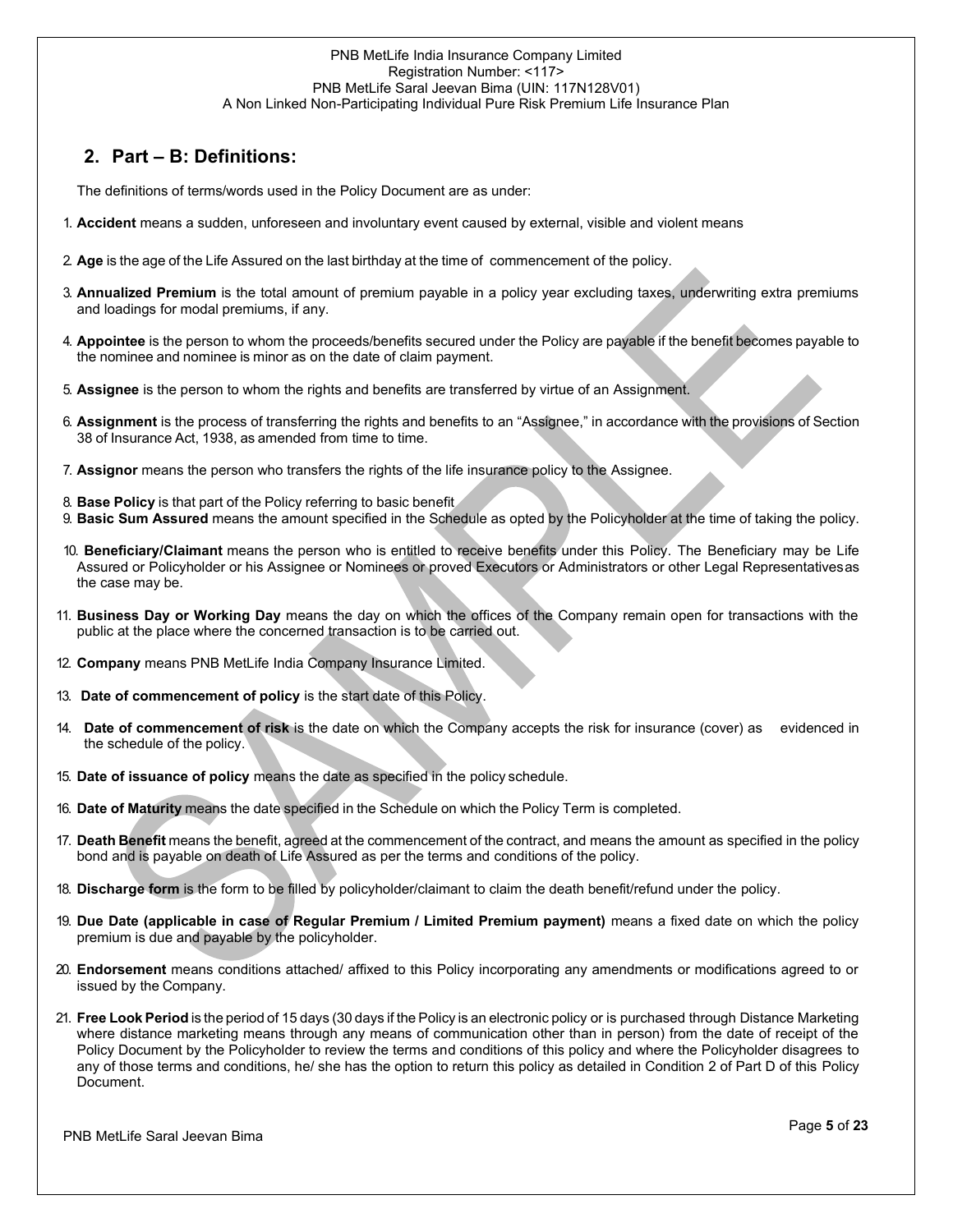## PNB MetLife India Insurance Company Limited Registration Number: <117>

## PNB MetLife Saral Jeevan Bima (UIN: 117N128V01)

- A Non Linked Non-Participating Individual Pure Risk Premium Life Insurance Plan
- 22. **Grace period** is the time granted by the insurer from the due date for the payment of premium, without any penalty/ late fee, during which time the policy is considered to be Inforce with the insurance cover without any interruption as per the terms of the policy.
- 23. **Inforce policy** means a policy in which all the due premiums have been paid and the premiums are not outstanding.
- 24. **IRDAI / Authority** means Insurance Regulatory and Development Authority of India.
- 25. **Lapse** is the status of the Policy when due premium is not paid within the grace period and the benefits under the Policy will cease from the date of such unpaid premium.
- 26. **Life Assured** is the person on whose life the insurance cover has been accepted.
- 27. **Material information** is the information already known to the Life Assured at the time of applying for Life Insurance, which has a bearing on underwriting of the proposal /Policy submitted.
- 28. **Nomination** is the process of nominating a person(s) in accordance with provisions of Section 39 of the Insurance Act, 1938 as amended from time to time.
- 29. **Nominee(s)** means the person(s) nominated by the Policyholder (who is also the Life Assured) under this Policy who is(are) authorized to receive the claim benefit payable under this Policy.
- 30. **Non-Participating** means the Policy is not eligible for share of profit depending upon the Company's experience.
- 31. **Policy Anniversary** means one year from the date of commencement of the Policy and the same date falling each year thereafter, till the date of maturity.
- 32. **Policy Cancellation** means complete withdrawal or termination of the entire policy before the stipulated date of maturity
- 33. **Policy Cancellation Value** means an amount, if any, that becomes payable in case of cancellation in accordance with the terms and conditions of this policy.
- 34. **Policy/ Policy Document** means this document along with endorsements, if any, issued by the Company which evidences the contract of Insurance between the policyholder and the Company.
- 35. **Policyholder** is the legal owner of this policy
- 36. **Policy term** is the period, in years, as chosen by the policyholder and mentioned in the Schedule, commencing from the Date of commencement of policy to the date of Maturity.
- 37. **Policy year** is the period between two consecutive policy anniversaries. This period includes the first day and excludes the next policy anniversary day.
- 38. **Premium** is the contractual amount payable by the Policyholder at specified times periodically as mentioned in the schedule of this Policy Document to secure the benefits under the policy. The term 'Premium' used anywhere in this Policy Document does not include any taxes which are payable separately.
- 39. **Premium paying term** means the period, in years, during which premium is payable.
- 40. **Proof of continued insurability** is the information that may be sought from the policyholder to decide revival of the policy. This includes Form of declaration of Good Health, Medical Reports, Special Reports and any such document as may be called for by the Company, in accordance with the Board Approved Underwriting Policy of the Company.
- 41. **Proposer** is a person who proposes the life insurance proposal.
- 42. **Revival** of a policy means restoration of a lapsed policy which was discontinued due to the non-payment of premium, by the insurer with all the benefits mentioned in the policy document, upon the receipt of all the premiums due and other charges/late fee, if any, as per the terms and conditionsof the policy, upon being satisfied as to the continued insurability of the insured/ policyholder on the basis of the information, documents and reports furnished by the policyholder, in accordance with the then existing Board Approved Underwriting Policy of the Company.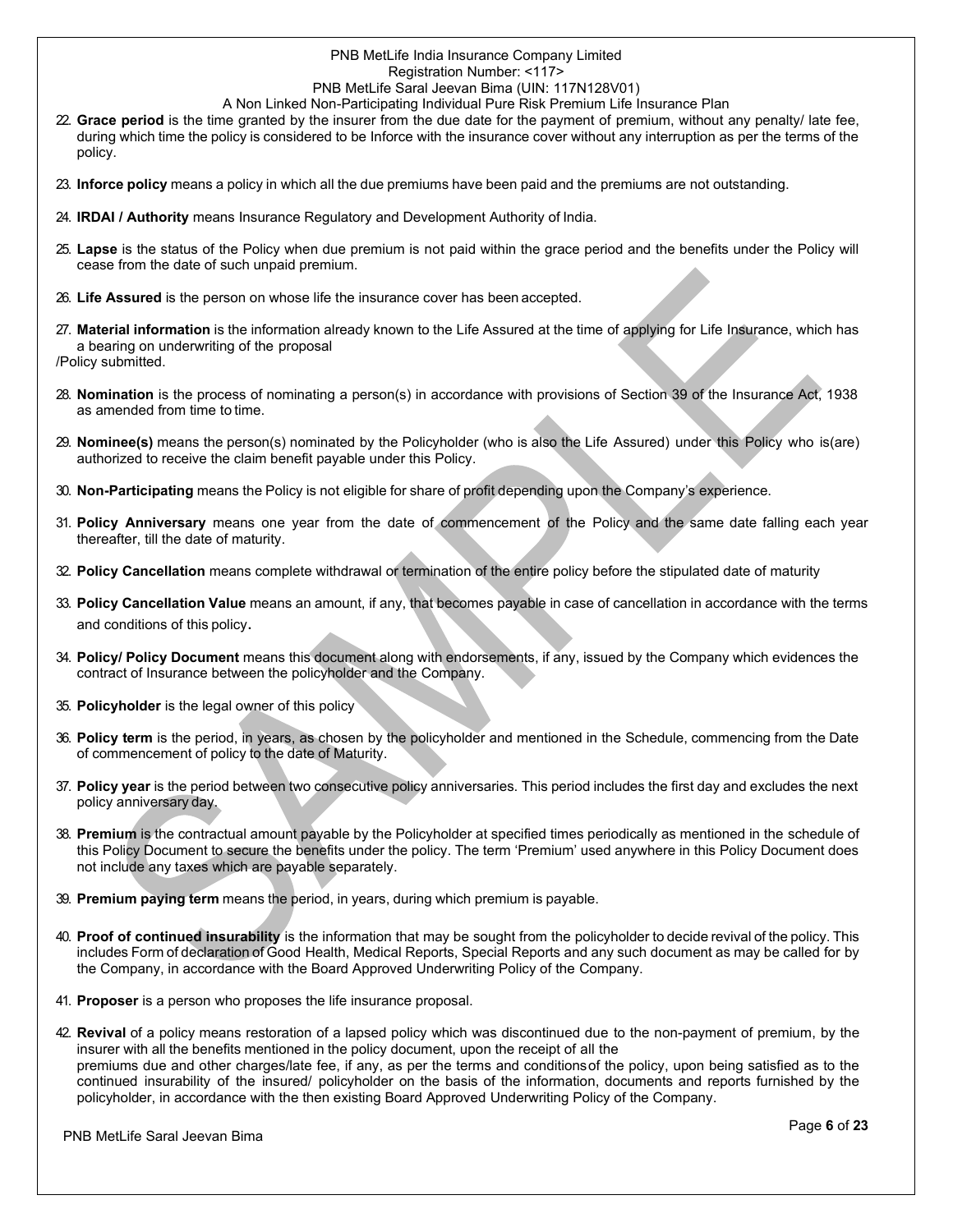- 43. **Revival Period** means the period of five consecutive years from the due date of first unpaid premium or as is allowed under applicable Product Regulations, during which period the policyholder is entitled to revive the policy which was discontinued due to the non-payment of premium.
- 44. **Schedule** is the part of policy document that gives the specific details of your policy.
- 45. **Sum Assured on Death** is the life insurance cover opted by the Proposer and is the absolute amount of benefit which is guaranteed to become payable on death of the life assured in accordance with the terms and conditions of the policy, as mentioned in Condition 1 (a) of Part C of this Policy Document.
- 46. **Surrender** means complete withdrawal / termination of the entire policy before maturity.
- 47. **Surrender value** means an amount, if any, that becomes payable in case of surrender in accordance with the terms and conditions of this policy
- 48. **Underwriting** is the term used to describe the process of assessing risk and ensuring that the cost of the cover is proportionate to the risks faced by the individual concerned. Based on underwriting, a decision on acceptance or rejection of cover as well as applicability of suitable premium or modified terms, if any, is taken.
- 49. **UIN** means the Unique Identification Number allotted to this plan by the IRDAI.
- 50. **Waiting Period** means a period of 45 (forty five) days from the Date of Commencement of Risk. In case of revival of Policy, the Waiting period shall notbe applicable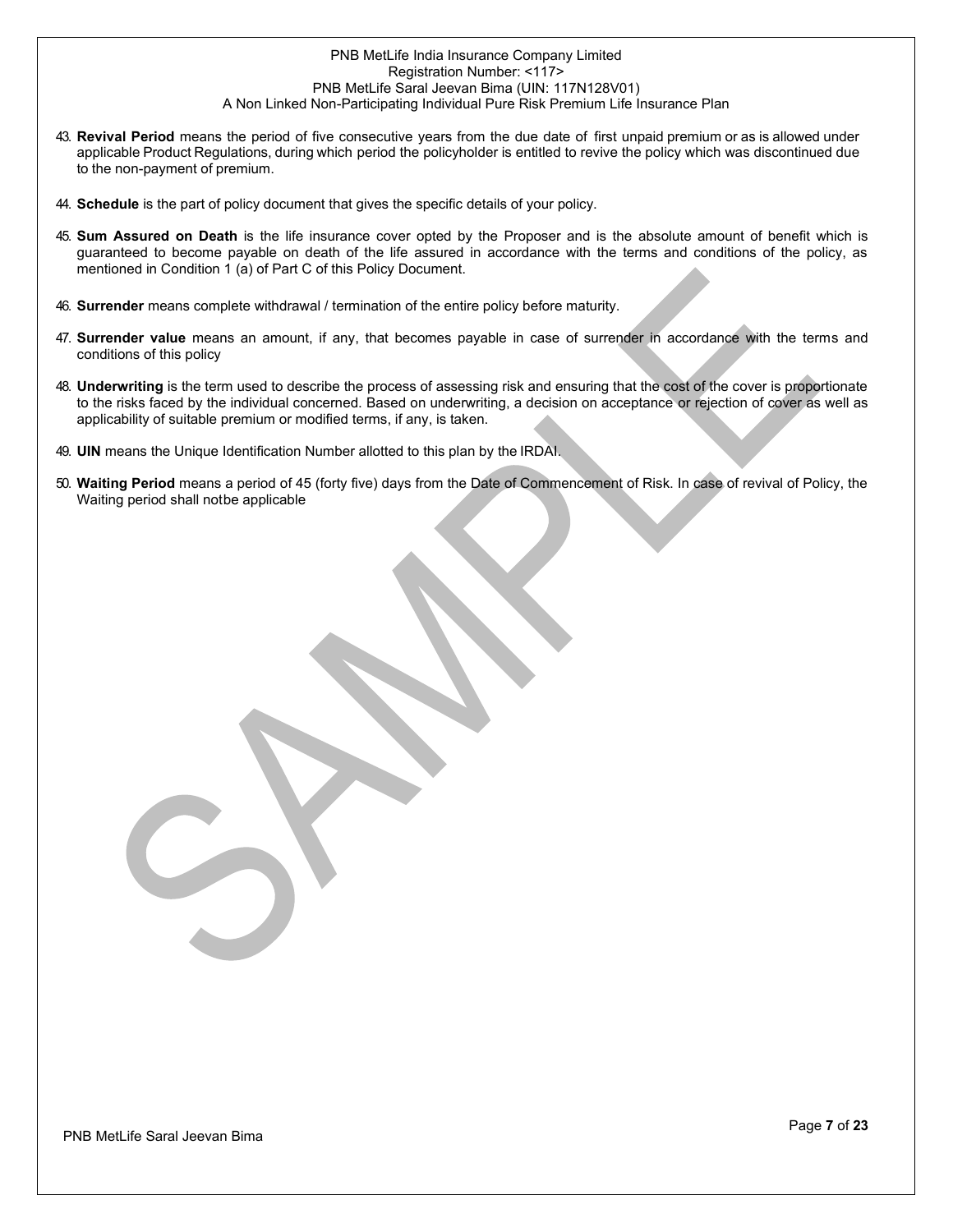## **3. PART– C: Benefits:**

## **1) The following are the benefits under the policy:**

#### **a) Death Benefit:**

- i) On death of the Life Assured during the Waiting Period and provided the Policy is in force, the Death Benefit amount payable as a lump sum is:
	- (1) In case of Accidental Death, for regular premium or limited premium payment policy, equal to Sum Assured on Death which is the highest of:
		- (a) 10 times the Annualized Premium, or
		- (b) 105% of all premiums paid as on the date of death, or
		- (c) Absolute amount assured to be paid on death.
	- (2) In case of Accidental Death, for single premium policy, equal to Sum Assured on Death which is the higher of:
		- (a) 125% of Single premium or
		- (b) Absolute amount assured to be paid on death.
	- (3) In case of death due to other than accident, the Death Benefit is equal to 100% of all Premiums paid excluding taxes, if any.
- ii) On death of the Life Assured after the expiry of Waiting Period but before the stipulated date of maturity and provided the Policy is in force, the Death Benefit amount payable as a lump sum is:
	- (1) For Regular premium or Limited premium payment policy, "Sum Assured on Death" which is the highest of:
		- (a) 10 times of annualized premium; or
		- (b) 105% of all the premiums paid as on the date of death; or
		- (c) Absolute amount assured to be paid on death.
	- (2) For Single premium policy, "Sum Assured on Death" which is the higherof:
		- (a) 125% of Single Premium or
		- (b) Absolute amount assured to be paid on death.

Premiums referred above shall not include any extra amount chargeable under the policy due to underwriting decision and taxes

Absolute amount assured to be paid on death shall be an amount equal to Basic Sum Assured.

In case of death of Life Assured under an Inforce policy wherein all the premiums due till the date of death have been paid and where the mode of payment of premium is other than yearly, balance premium(s), if any, falling due from the date of death and before the next policy anniversary shall be deducted from the claim amount.

## **a) Maturity Benefit:**

No Maturity Benefit shall be payable on the Life Assured surviving the stipulated Date of Maturity.

## **2) Payment of Premiums (Applicable in case of Limited and Regular Premium payment policies only):**

- a) The policyholder has to pay the Premium on or before the due dates as specified in the Schedule of this Policy Document along with applicable taxes, if any.
- b) In case of death of Life Assured under an Inforce policy wherein all the premiums due till the date of death have been paid and where the mode of payment of premium is other than yearly, balance premium(s), if any, falling due from the date of death and before the next policy anniversary shall be deducted from the claim amount.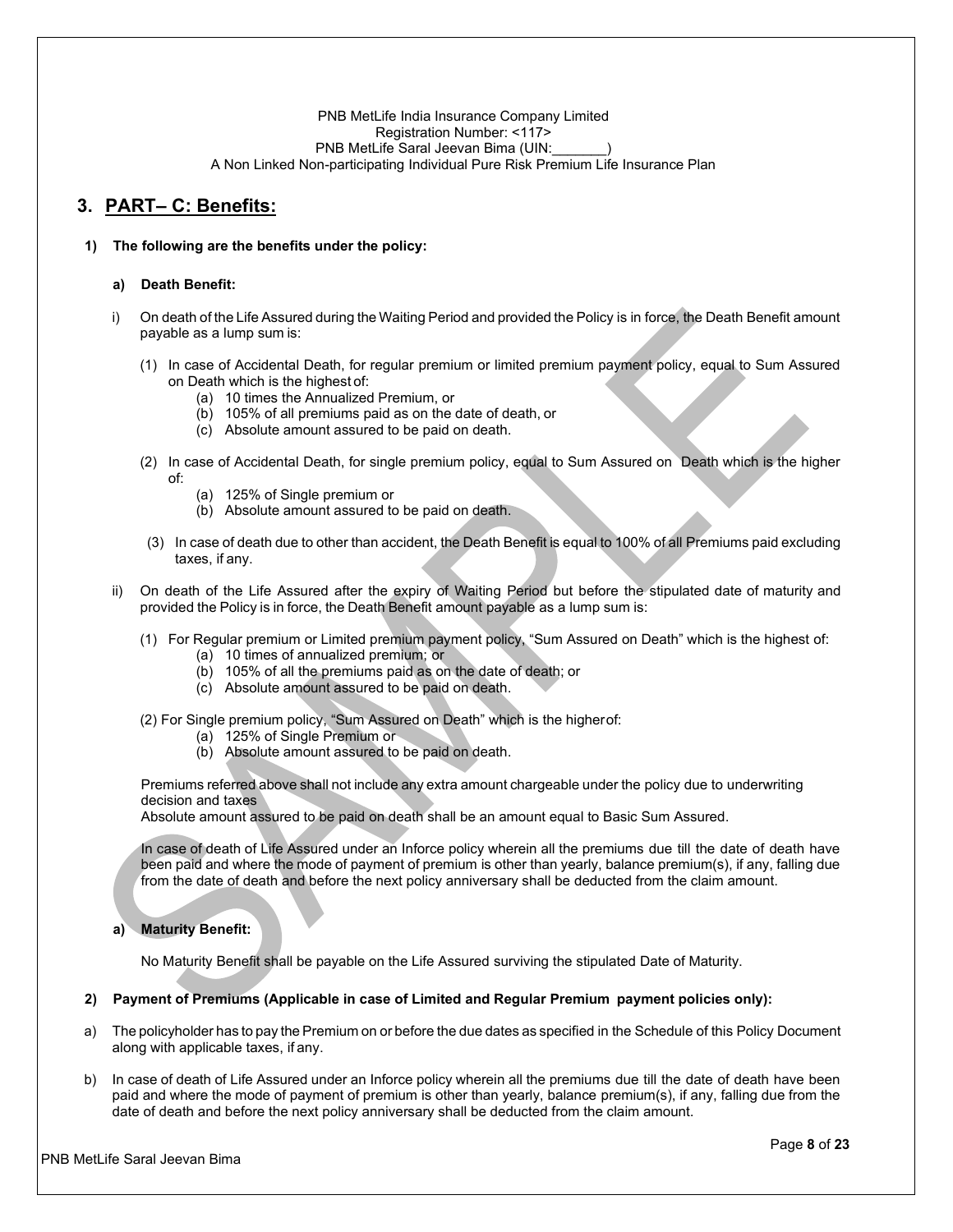#### PNB MetLife India Insurance Company Limited Registration Number: <117> PNB MetLife Saral Jeevan Bima (UIN: A Non Linked Non-participating Individual Pure Risk Premium Life Insurance Plan The Company does not have any obligation to issue a notice that premium is due or for the amount that is due.

#### **3) Grace Period (Applicable in case of Limited and Regular Premium payment policies only):**

A grace period of 30 days where the mode of payment of Premium is yearly or half yearly and 15 days in case of monthly, is allowed for the payment of each renewal Premium. If the premium is not paid before the expiry of the days of grace, the Policy lapses.

If the death of the Life Assured occurs within the grace period but before the payment of the premium then due, the policy will still be valid and the benefits shall be paid after deductions of the said unpaid premium as also the balance premium(s), if any, falling due from the date of death and before the next policy anniversary.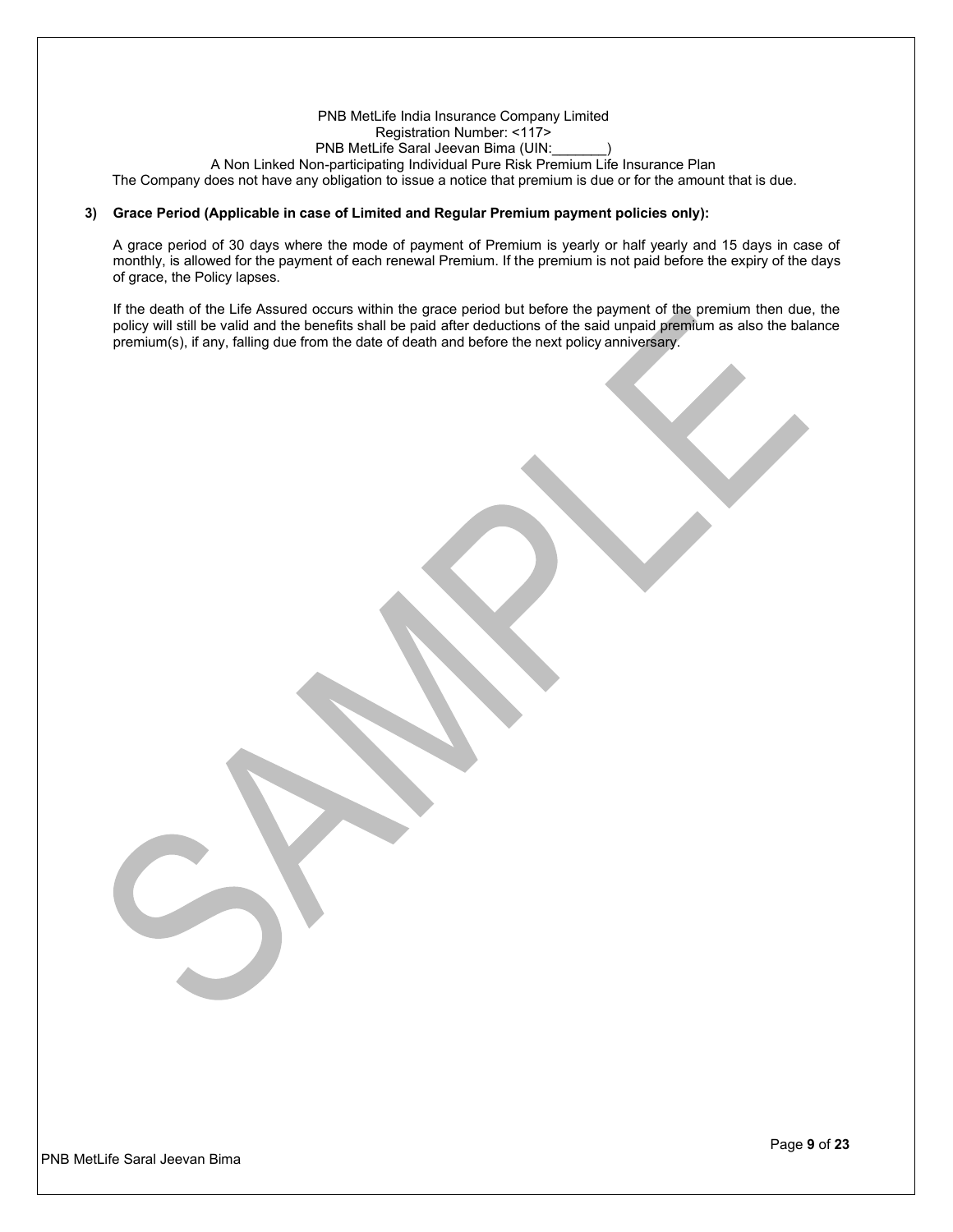## **4. PART – D: Conditions Related To Servicing**

## **1) Proof of Age:**

The premiums under the Policy are calculated based on the age of the Life Assured as declared in the Proposal.

If the Age of the life assured has been misstated and if the correct Age of the Life Assured makes the Life Assured ineligible for this Policy, the Company may offer a suitable plan as per the then existing underwriting norms. If the life assured does not wish to opt for the alternative plan or if it is not possible for the Company to grantany other plan, then the Policy shall be cancelled and the premiums paid shall be refunded without interest, subject to deduction of stamp duty paid and the cost of medicals, if any. The Policy will terminate on the said payment.

If the correct Age of the Life Assured makes the Life Assured eligible for this Policy, revised Premium depending upon the Correct Age will be payable. Difference of premium from inception will be collected with interest, if age declared is higher and excess premium collected will be refunded without interest, if age is found to be lower.

The provisions of Section 45 of the Insurance Act, 1938 as amended from time to time shall be applicable.

## **2) Free Look Period:**

- a) This is an option to review the Policy following receipt of Policy Document. The Policyholder has a free look period of 15 days (30 days in case of electronic policies and policies obtained through distance mode) from the date of receipt of the policy document, to review the terms and conditions of the policy and where the policyholder disagrees to any of those terms and conditions, the policy holder has the option to return the policy to the Company for cancellation, stating the reasons for his objection, then the policyholder shall be entitled to a refund of the premium paid subject only to the deduction of a proportionate risk premium for the period of cover and expenses incurred by the Company on medical examination of the proposer and stamp duty charges.
- b) A request received by the Company for free look cancellation of the policy shall be processed and premium refunded within 15 days of receipt of the request, as stated vide (a) above.
- c) The Policy shall terminate on payment of this amount and all rights, benefits and interests under this Policy will stand extinguished.

## **3) Forfeiture provisions:**

- a) In case of Regular Premium policies, if the premium has not been paid in respect of this policy and any subsequent premium be not duly paid, all the benefits shall cease after the expiry of grace period from the date of first unpaid premium and nothing shall be payable, and the premiums paid till then are also not refundable.
- b) Forfeiture in Certain Other Events: In case any condition herein contained or endorsed hereon be contravened or in case it is found that any untrue or incorrect statement is contained in the proposal, personal statement, declaration and connected documents or any material information is withheld, then and in every such case this policy shall be void and all claims to any benefit by virtue hereof shall be subject to the provisions of Section 45 of the Insurance Act , 1938, as amended from time to time.

## **4) Revival of lapsed Policies (Applicable for Regular and Limited Premium policies):**

- a) If the Policy has lapsed due to nonpayment of due premium within the days of grace, it may be revived during the life time of the Life Assured, but within the Revival Period and before the Date of Maturity, as the case may be, on payment of all the arrears of premium(s) together with interest at a rate which shall be determined as follows:
	- $\circ$  The rate of interest is calculated as the 10 Year G-Sec rate as on 1st of April plus 50 basis points, rounded up to the nearest 50 basis points.
	- $\circ$  The Company will review the rate on an annual basis in April based on the prevailing 10 Year G-Sec rate. Under special circumstances where the prevailing 10 Year G-Sec rate is changing in excess of 200 basis points from the G-Sec rate used for calculating the current interest rate, the company shall review the interest rate based on the prevailing 10 Year G-Sec rate.
	- o Currently, the Company is charging an interest of 7% p.a. on revivals using the 10 Year G-Sec rate of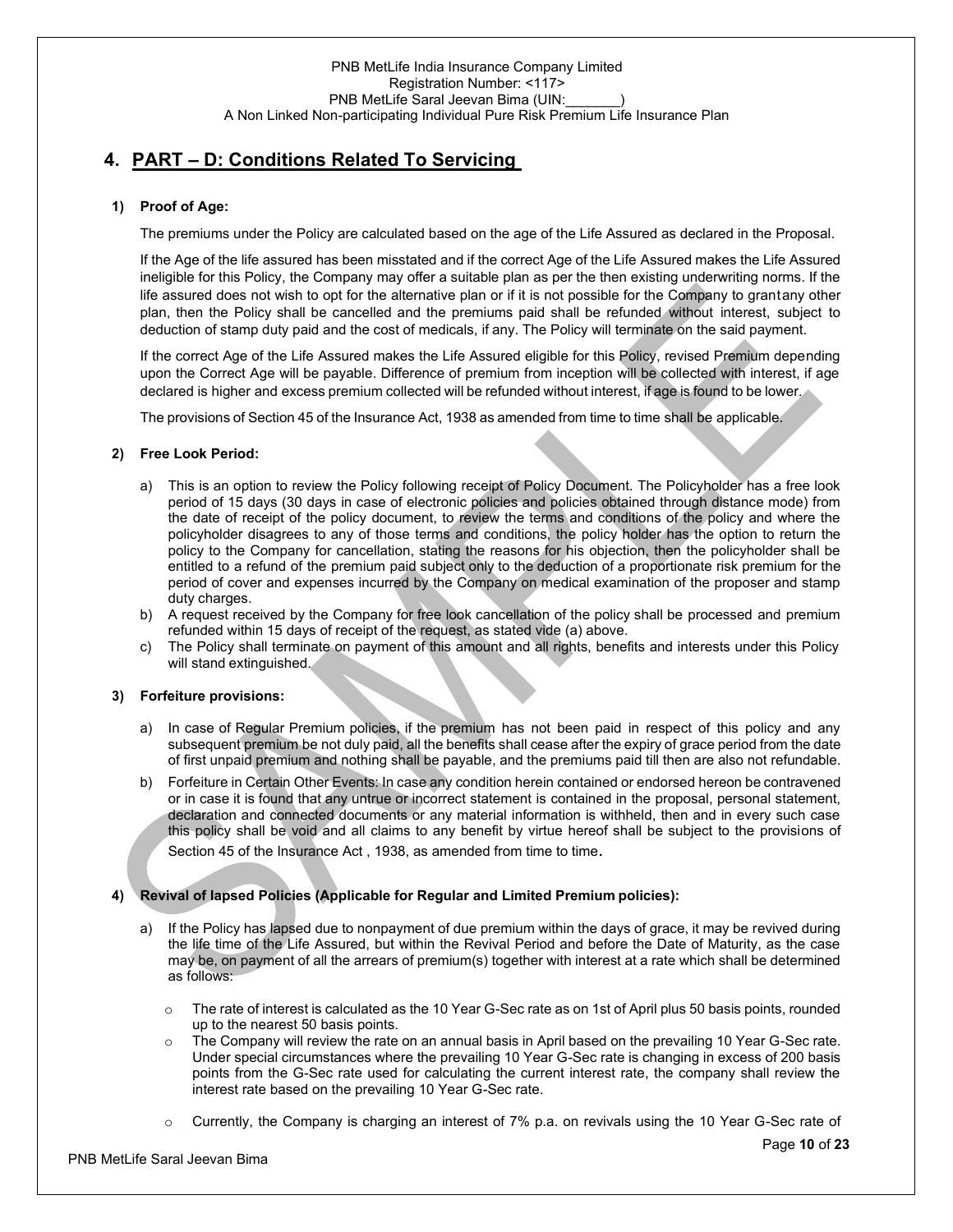## PNB MetLife India Insurance Company Limited Registration Number: <117>

PNB MetLife Saral Jeevan Bima (UIN:

A Non Linked Non-participating Individual Pure Risk Premium Life Insurance Plan

6.41% p.a as at 3rd April 2020.

- o The Company may change this interest rate from time to time.
- $\circ$  The formulae would be reviewed annually and any change in the basis of determination of interest rate shall be done only after prior approval of the Authority.
- b) In addition to the arrears of premium with interest, proof of continued insurability may be required for revival of the discontinued policy. The Company, however, reserves the right to accept at original terms, accept with modified terms or decline the revival of a discontinued policy. The revival of the discontinued policy shall take effect only after the same is approved by the Company and is specifically communicated to the Policyholder.
- c) If a lapsed policy is not revived within the revival period but before the Date of Maturity, the policy will automatically terminate. In case of Regular Premium policies, nothing shall be payable. However, in case of Limited Premium Payment policies, the amount as payable in case of termination shall be refunded and the policy will terminate.
- **5) Surrender:** Surrender value is not applicable under this Policy.

## **6) Policy Cancellation Value:**

Policy Cancellation Value shall be payable:

- a) upon the Policyholder applying for the same before the stipulated date of maturity in case of Single premium Policy; or
- b) upon the Policyholder applying for the same before the stipulated date of maturity or at the end of revival period if the policy is not revived, in case of Limited Premium Payment Policies.
- c) The amount payable shall be as follows:
	- Single Premium Policies:
		- The Policy Cancellation Value acquires immediately after receipt of Single Premium and is calculated as follows:
			- $= 70\%$   $\times$  *Single Premium paid*  $\times$ **Unexpired Policy Term**

Original Policy Term

Single Premium Paid considered in above calculation means the Single Premium received excluding anytaxes. However, Single Premium Paid shall be inclusive of extra premium, if any.

ii) Limited Premium Payment Term: 5 years or 10 years:

The Policy Cancellation Value acquires if at least two (2) consecutive full years' premiums are paid and is calculated as follows:

> $= 70\% \times Total$  Premiums paid  $\times$ Unexpired Policy Term

Original Policy Term

The Total Premiums Paid considered in above calculation means total of all the premiums received excluding any taxes. However, Total Premiums Paid shall be inclusive of extra premiums, if any.

- d) No policy cancellation value shall be payable in respect of regular premium policies.
- **7) Policy Loan**: No loan will be available under this policy
- **8) Alterations:** Change of premium payment mode is allowed at policy anniversary during the premium payment term on request

No other alterations allowed in this policy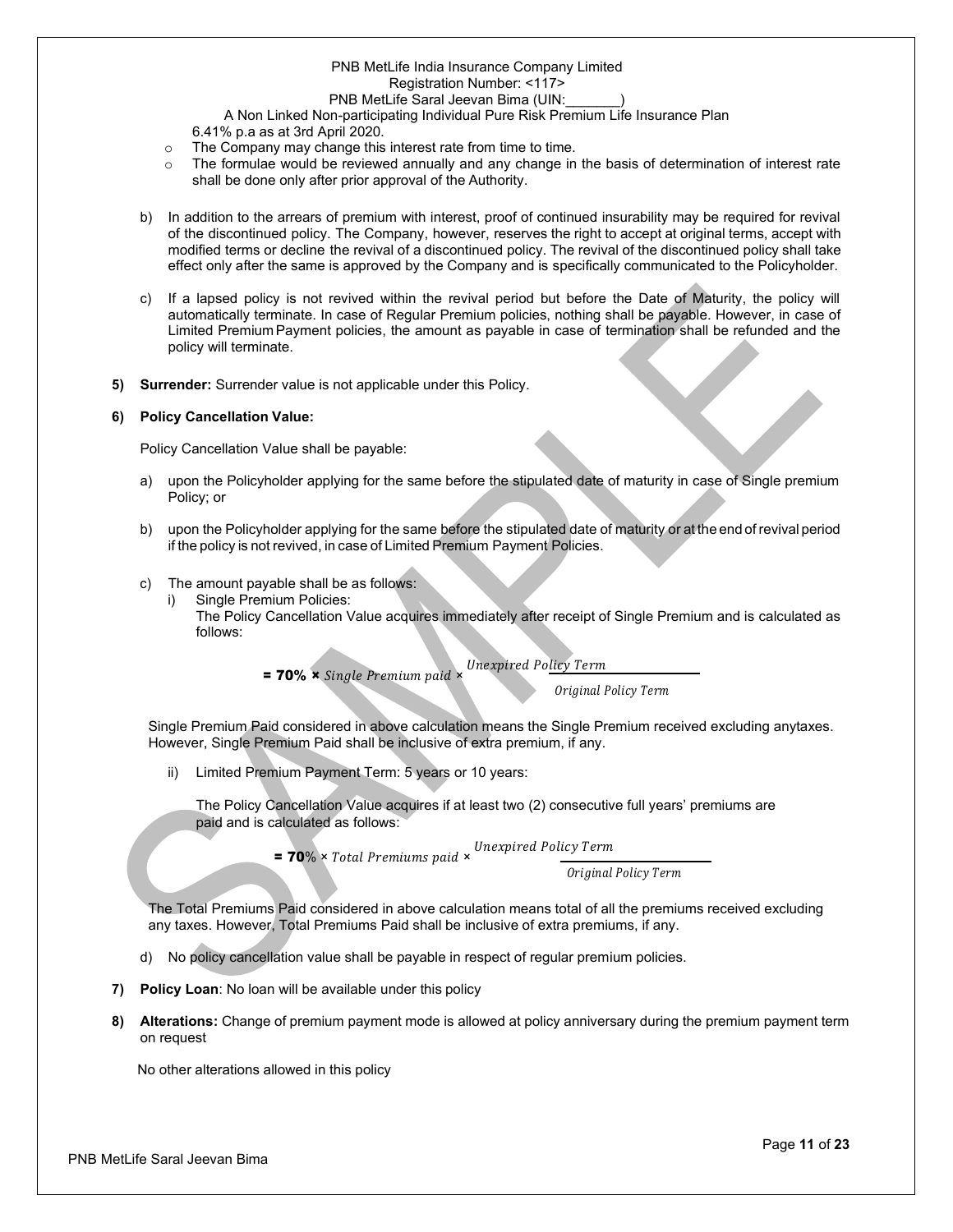## PNB MetLife India Insurance Company Limited Registration Number: <117>

## PNB MetLife Saral Jeevan Bima (UIN:

A Non Linked Non-participating Individual Pure Risk Premium Life Insurance Plan

## **9) Termination of Policy:**

The policy shall immediately and automatically terminate on the earliest occurrence of any of the following events:

- a) The date on which death benefit becomes payable; or
- b) The date on which refund, if applicable, is settled, in case of cancellation of policy; or
- c) The date of maturity; or
- d) On expiry of revival period, if the policy has not been revived; or
- e) On payment of free look cancellation amount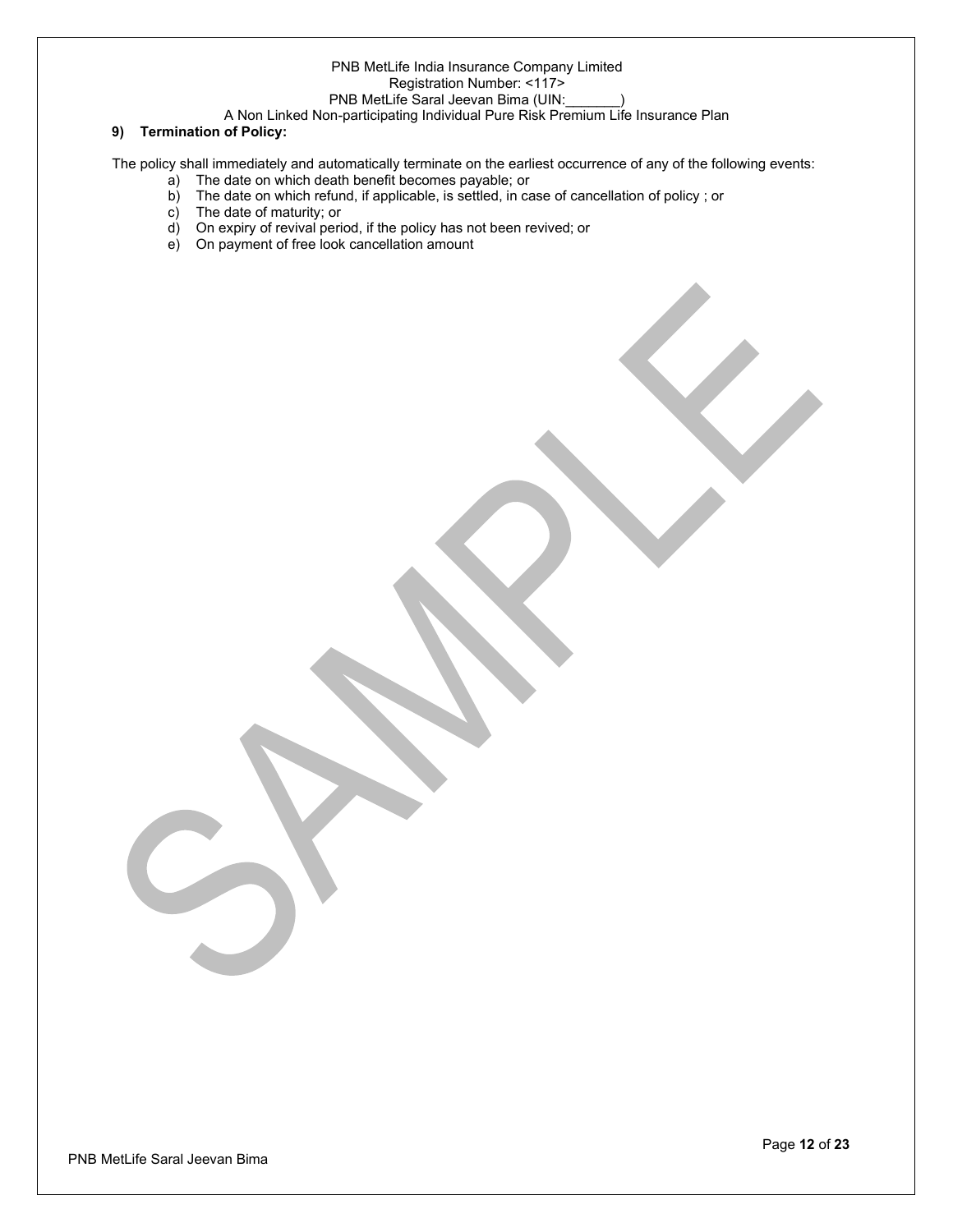## **5. PART E**

Not Applicable.

PNB MetLife Saral Jeevan Bima

Page **13** of **23**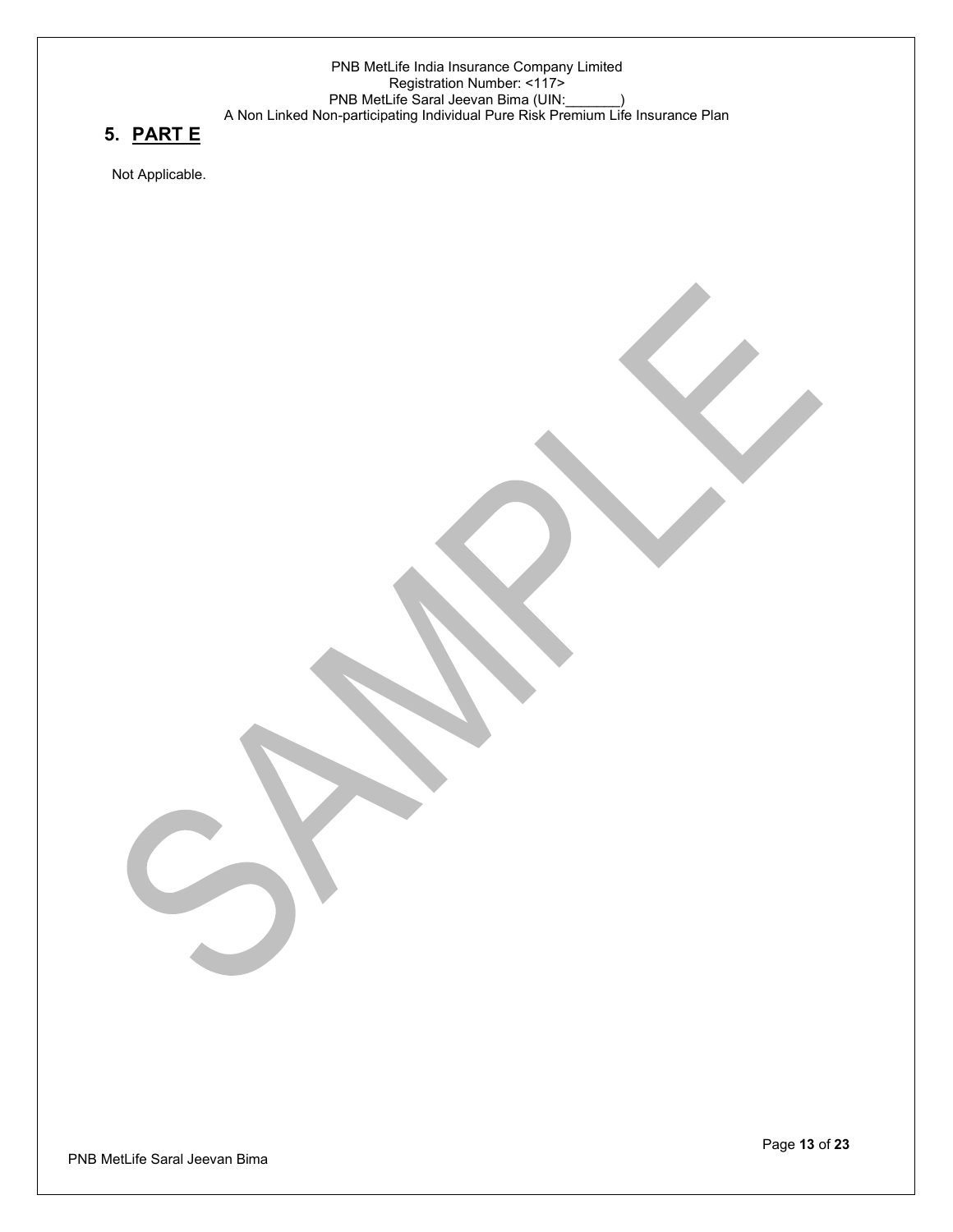## **6. PART – F: Other Terms And Conditions**

- 1) **Assignment:** Assignment is allowed under this plan as per section 38 of the Insurance Act, 1938, as amended from time to time. The current provisions of Section 38 are contained in Annexure-1 of this Policy Document. The notice of assignment should be submitted for registration to the office of the Company, where the policy is serviced.
- 2) **Nomination:** Nomination by the holder of a policy of life assurance on his/her own life is allowed as per Section 39 of the Insurance Act, 1938, as amended from time to time. The current provisions of Section 39 are contained in Annexure-2 of this Policy Document. The notice of nomination or change of nomination should be submitted for registration to the office of the Company, where the policy is serviced. In registering nomination the Company does not accept any responsibility or express any opinion as to its validity or legal effect.

## **3) Section 45 of the Insurance Act 1938:**

The provisions of Section 45 of the Insurance Act 1938, as amended from time to time, shall be applicable. The current provisions are contained in Annexure-3 of this policy document.

#### **4) Suicide Exclusion:**

a) Under Regular/Limited Premium Policy:

This policy shall be void if the Life Assured commits suicide at any time within 12 months from the date of commencement of risk, provided the policy is inforce or within 12 months from the date of revival and the Company will not entertain any claim except for 80% of the premiums paid (excluding any extra amount if charged under the policy due to underwriting decisions and taxes ) till the date of death.

This clause shall not be applicable for a lapsed policy as nothing is payable under such policies.

b) Under single Premium Policy: This policy shall be void if the Life assured commits suicide at any time within 12 months from the date of commencement of risk and the Company will not entertain any claim except 90 % of the Single Premium paid excluding any extra amount if charged under the policy due to underwriting decisions,

#### **5) Tax:**

Statutory Taxes, if any, imposed on such insurance plans by the Government of India or any other constitutional tax Authority of India shall be as per the Tax laws and the rate of tax as applicable from time to time.

The amount of applicable taxes as per the prevailing rates, shall be payable by the policyholder on premiums including extra amount if charged under the policy due to underwriting decisions, which shall be collected separately over and above in addition to the premiums payable by the policyholder

The amount of tax paid shall not be considered for the calculation of benefits payable under the plan. The tax benefits, if any, would be as per the prevailing provisions of the tax laws in India. The Policyholder or the nominee shall be liable for compliance of applicable tax provisions.

## **6) Normal requirements for a claim:**

Death Claim: The normal documents which the claimant shall submit while lodging the claim in case of death of the Life Assured shall be claim forms, as prescribed by the Company, accompanied with original policy document, NEFT mandate from the claimant for direct credit of the claim amount to the bank account, proof of title, proof of death, medical treatment prior to the death (if any), school/ college/ employer's certificate, whichever is applicable, to the satisfaction of the Company. If the age is not admitted under the policy, the proof of age of the Life assured shall also be submitted.

In case of unnatural death or death on account of or arising from an accident, the Company may call for the copies of First Information Report (FIR), Panchnama and Post Mortem report. The Company may also call for additional documents as may be required by them.

Within 90 days from the date of death, intimation of death along with death certificate must be notified in writing to the office of the Company where the policy is serviced. However, delay in intimation of the genuine claim by the claimant, may be condoned by the Company, on merit, and where delay is proved to be for the reasons beyond his/her control.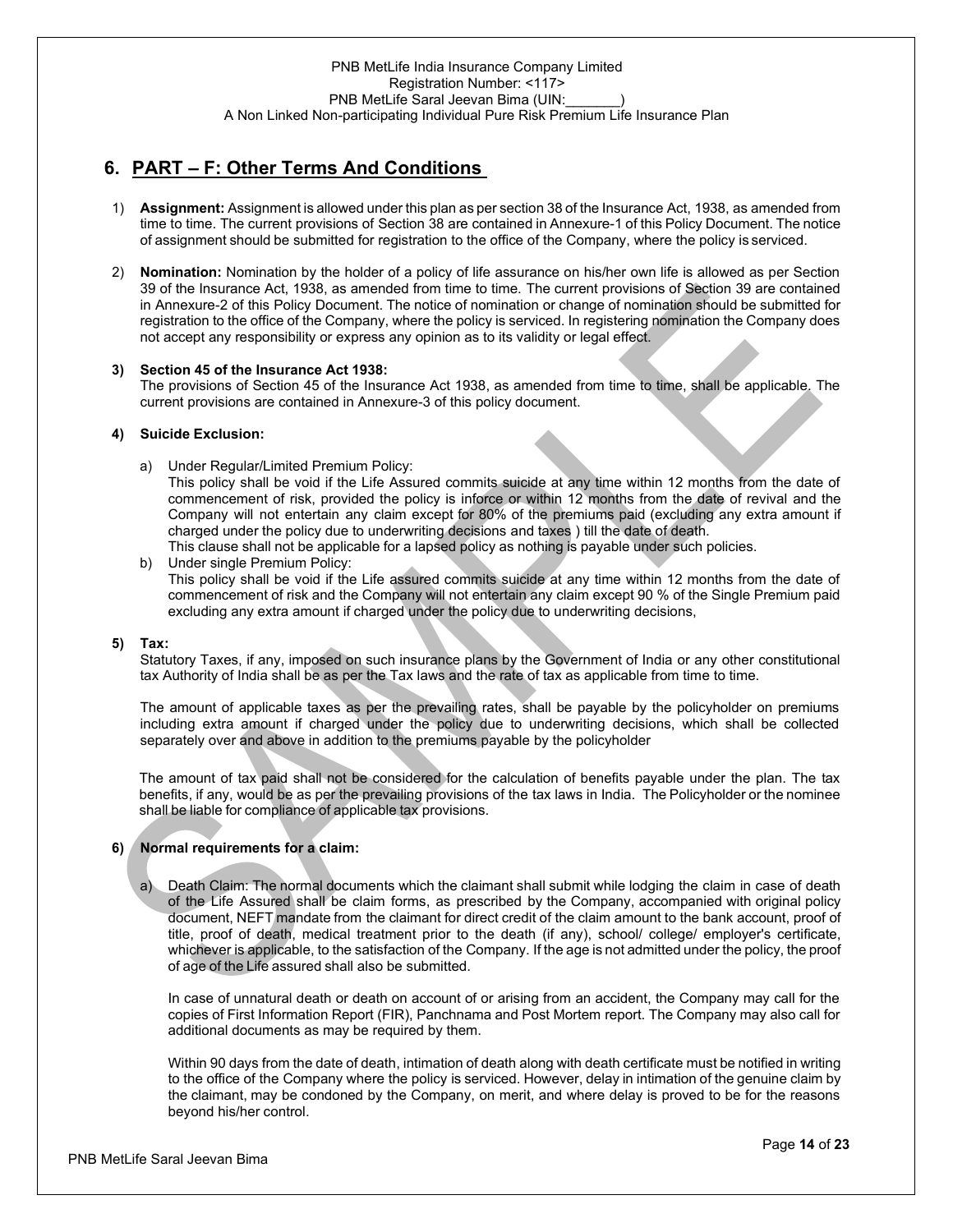b) Policy Cancellation: In case of cancellation of the policy, the Policyholder shall submit the discharge form along with the original policy document, NEFT mandate from the claimant for direct credit of the claim amount to the bank account.

In addition to above, any requirement mandated under any statutory provision or as may be required as per law shall also be required to be submitted.

#### **7) Issuance of duplicate Policy:**

If the original policy document is lost or destroyed, a duplicate policy document shall be issued upon receipt of a written request from the policyholder subject to submission of affidavit-cum-indemnity in the format prescribed by the Company on stamp paper of value of Rs. 200. Upon the issue of a duplicate Policy, the original will cease to have any legal force or effect.

#### **8) Jurisdiction:**

The Policy shall be governed by the laws of India and the Indian Courts shall have jurisdiction to settle any disputes arising under the Policy.

#### **9) Legislative Changes:**

The Terms and Conditions including the premiums and benefits payable under this policy are subject to variation in accordance with the applicable laws and regulations.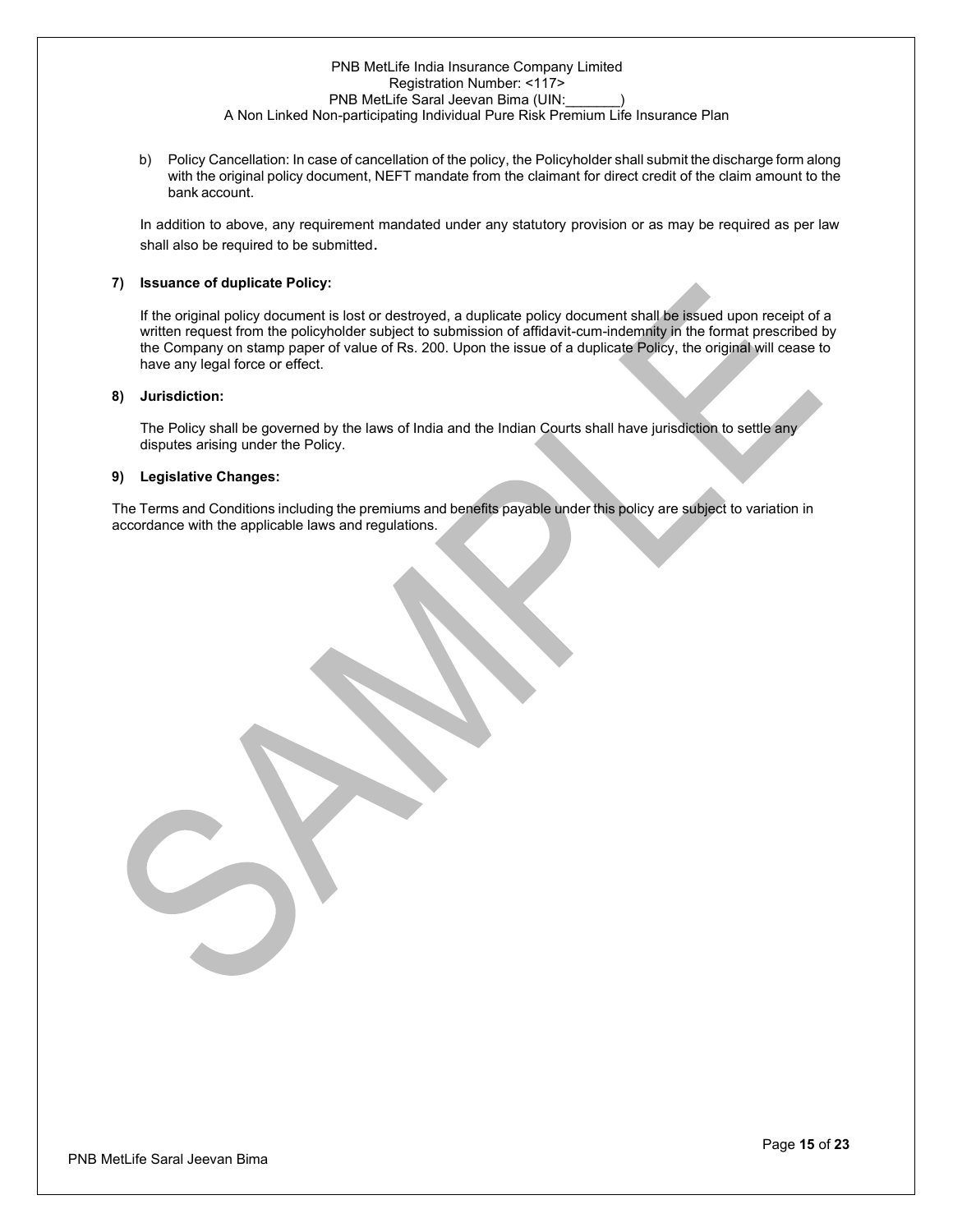## **7. PART – G: Grievance Redressal Mechanism**

## **1) Grievance Redressal Mechanism of PNB MetLife India Insurance Company Limited**

In case You have any query or complaint or grievance, You may approach Our office at the following address:

#### **Level 1**

For any complaint/grievance, approach any of Our following touch points:

- Call 1800-425-69-69 (Toll free) or 080-26502244
- Email a[t india\\_grievancecell@pnbmetlife.co.in](mailto:india_grievancecell@pnbmetlife.co.in)
- **Write to**

**Customer Service Department,** 

**1st Floor, Techniplex -1, Techniplex Complex, Off Veer Savarkar Flyover, Goregaon (West), Mumbai – 400062. Phone: +91-22-41790000, Fax: +91-22-41790203**

- Online through Our websit[e www.pnbMetLife.com](http://www.pnbmetlife.com/)
- Our nearest PNB MetLife branch across the country

#### **Level 2:**

In case not satisfied with the resolution provided by the above touch points, or have not received any response within 10 days, You may

- Write to Our Grievance Redressal Officer at [gro@pnbmetlife.co.in](mailto:gro@pnbmetlife.co.in) or
- Send a letter to

**PNB MetLife India Insurance Co. Ltd, Platinum Towers, 4th Floor, Sohna Road, Sector - 47, Gurgaon – 122002**

Please address Your queries or complaints to our customer services department, and Your grievances to our grievance redressal officer on the address referred above, who are authorized to review Your queries or complaints or grievances and address the same. Please note that only an officer duly authorized by Us has the authority to resolve Your queries or complaints or grievances. We shall in no way be responsible, or liable, or bound by, any replies or communications or undertakings, given by or received from, any financial advisor or any employee who was involved in selling You this Policy.

## **1.1 Grievance Redressal Mechanism of IRDAI:**

In case the policyholder is not satisfied with the response or does not receive a response from the Company within 15 days, then the customer may approach the Grievance Cell of the IRDAI through any of the following modes:

- Calling Toll Free Number 155255 / 18004254732 (i.e. IRDAI Grievance Call Centre)
- Sending an email to [complaints@irdai.gov.in](mailto:complaints@irdai.gov.in)
- Register the complaint online a[thttp://www.igms.irdai.gov.in](http://www.igms.irdai.gov.in/)
- Address for sending the complaint through courier / letter:

Consumer Affairs Department, Insurance Regulatory and Development Authority of India, Survey

Page **16** of **23**

PNB MetLife Saral Jeevan Bima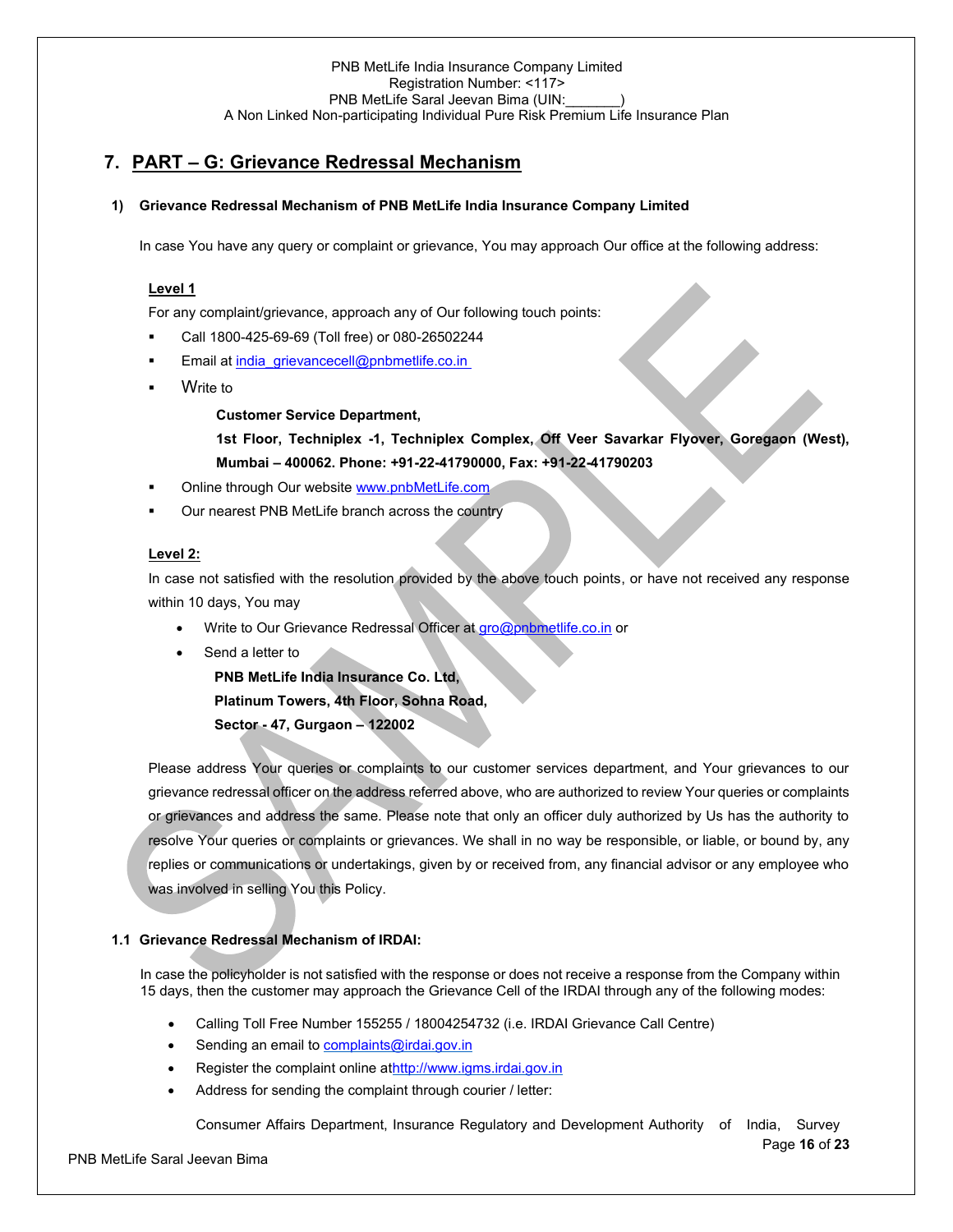## PNB MetLife India Insurance Company Limited Registration Number: <117> PNB MetLife Saral Jeevan Bima (UIN:

A Non Linked Non-participating Individual Pure Risk Premium Life Insurance Plan No.115/1, Financial District, Nanakramguda, Gachibowli, Hyderabad-500032, Telangana.

## **1.2 Ombudsman:**

For redressal of Claims related grievances, claimants can also approach Insurance Ombudsman who provides for low cost, speedy arbitration to customers.

The Ombudsman, as per Insurance Ombudsman Rules, 2017, can receive and consider complaints or disputes relating to the matters such as:

- (a) Delay in settlement of claims, beyond the time specified in the regulations, framed under the Insurance Regulatory and Development Authority of India Act,1999
- (b) Any partial or total repudiation of claims by the life insurer, General insurer or the health insurer;
- (c) Disputes over premium paid or payable in terms of insurance policy;
- (d) Misrepresentation of policy terms and conditions at any time in the policy document or policy contract;
- (e) Legal construction of insurance policies insofar as the dispute relates to claim;
- (f) Policy servicing related grievances against insurers and their agents and intermediaries;
- (g) Issuance of life insurance policy, general insurance policy including health insurance policy which is not in conformity with the proposal form submitted by the proposer;
- (h) Non-issuance of insurance policy after receipt of premium in life insurance and general insurance including health insurance; and
- (i) Any other matter resulting from the violation of provisions of the Insurance Act, 1938, as amended from time to time, or the regulations, circulars , guidelines or instructions issued by IRDAI from time to time or the terms and conditions of the policy contract, in so far as they relate to issues mentioned at clauses (a) to (f).
- i. The complaint should be made in writing duly signed by You, Nominee, Assignee or by Your legal heirs with full name, address and contact information of the complainant, the details of our branch or office against whom the complaint is made, the facts giving rise to the complaint, supported by documents, the nature and extent of the loss caused to the complainant and the relief sought from the Insurance Ombudsman. Per Rule 14(3) of the Insurance Ombudsman Rules, 2017 (Rules), a complaint to the Insurance Ombudsman can be made if the complainant makes a written representation to the Us/Insurer and files the complaint, within one year
	- after the order of the Insurer rejecting the representation is received; or
	- after receipt of decision of the Insurer which is not to the satisfaction of the complainant;
	- after expiry of a period of one month from the date of sending the written representation to the Insurer if the Insurer fails to furnish reply to the complainant.

The Insurance Ombudsman shall be empowered to condone the delay in such cases as he may consider necessary, after calling for objections of the Insurer against the proposed condonation and after recording reasons for condoning the delay and in case the delay is condoned, the date of condonation of delay shall be deemed to be the date of filing of the complaint, for further proceedings under these Rules.

iii. No complaint before the Insurance Ombudsman shall be maintainable on the same subject matter on which proceedings are pending before or disposed of by any court or consumer forum or arbitrator.

#### **2) List of Insurance Ombudsman**

The list of insurance ombudsman is attached

| CONTACT<br><b>LOCATION</b> | <b>CONTACT DETAILS</b> |         |           |     | <b>JURISDICTION</b> |                                                  |
|----------------------------|------------------------|---------|-----------|-----|---------------------|--------------------------------------------------|
| AHMEDABAD                  | Jeevan                 | Prakash | Building. | 6th | floor               | . Dadra & Nagar Haveli and Daman and<br>Guiarat. |

PNB MetLife Saral Jeevan Bima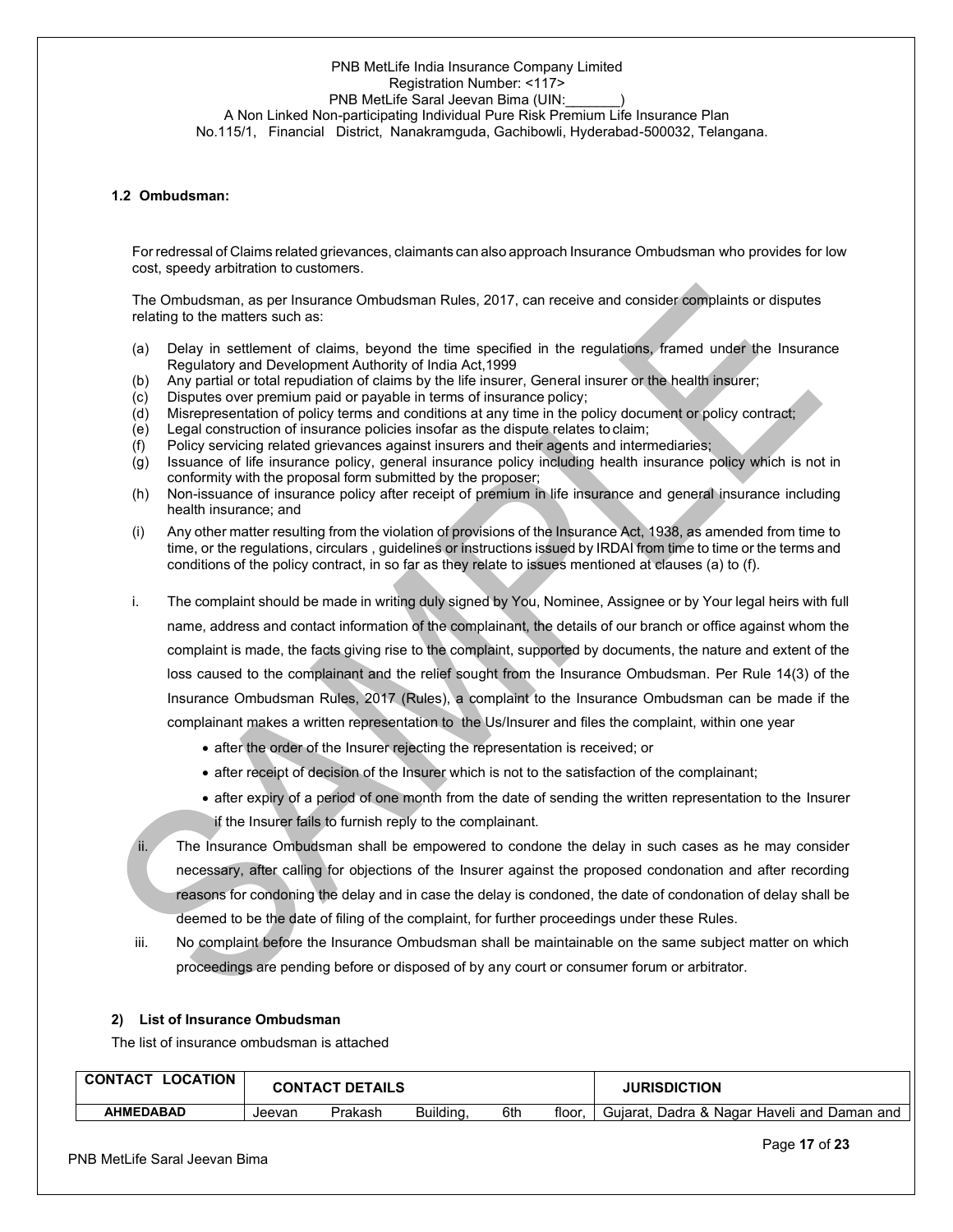| PNB MetLife India Insurance Company Limited<br>Registration Number: <117><br>PNB MetLife Saral Jeevan Bima (UIN: |                                                                                                                                                                                                                                            |                                                                                                                                                                                                                                                                                                                                       |  |  |  |  |
|------------------------------------------------------------------------------------------------------------------|--------------------------------------------------------------------------------------------------------------------------------------------------------------------------------------------------------------------------------------------|---------------------------------------------------------------------------------------------------------------------------------------------------------------------------------------------------------------------------------------------------------------------------------------------------------------------------------------|--|--|--|--|
|                                                                                                                  | A Non Linked Non-participating Individual Pure Risk Premium Life Insurance Plan<br><b>Tilak</b><br>Marg,<br>Relief<br>Road,<br>001.<br>380<br>Ahmedabad<br>$Tel: -$<br>079-<br>25501201/02/05/06<br>Email: bimalokpal.ahmedabad@ecoi.co.in | Diu.                                                                                                                                                                                                                                                                                                                                  |  |  |  |  |
| <b>BENGALURU</b>                                                                                                 | 19/19, Jeevan Soudha Building, PID No. 57-27-N-19,<br>Ground Floor, 19/19,<br>24 <sup>th</sup> Main Road, J.P. Nagar Ist Phase,<br>078<br>Bengaluru-<br>560<br>Tel.:<br>080<br>26652048/26652049<br>Email: bimalokpal.bengaluru@ecoi.co.in | Karnataka.                                                                                                                                                                                                                                                                                                                            |  |  |  |  |
| <b>BHOPAL</b>                                                                                                    | Janak Vihar Complex, 2nd Floor, 6, Malviya Nagar,<br>Opp. Airtel Offie, Near New Market, Bhopal - 462 003.<br>0755-2769201/202. Fax:- 0755-2769203<br>Tel.:-<br>Email: bimalokpal.bhopal@ecoi.co.in                                        | Madhya Pradesh and Chhattisgarh.                                                                                                                                                                                                                                                                                                      |  |  |  |  |
| <b>BHUBANESHWAR</b>                                                                                              | 62, Forest park, Bhubneshwar - 751 009.<br>Tel.:- 0674- 2596461/2596455. Fax:- 0674-2596429<br>Email: bimalokpal.bhubaneswar@ecoi.co.in                                                                                                    | Orissa.                                                                                                                                                                                                                                                                                                                               |  |  |  |  |
| <b>CHANDIGARH</b>                                                                                                | S.C.O.<br>101-103,<br>No.<br>2nd<br>Floor,<br>Batra Building, Sector 17 - D, Chandigarh - 160 017.<br>Tel.:- 0172- 2706196, 2706468. Fax:- 0172-2708274<br>Email: bimalokpal.chandigarh@ecoi.co.in                                         | Punjab, Haryana, Himachal Pradesh, Jammu &<br>Kashmir and Chandigarh.                                                                                                                                                                                                                                                                 |  |  |  |  |
| <b>CHENNAI</b>                                                                                                   | Fatima Akhtar Court, 4th Floor, 453, Anna Salai,<br>Teynampet,<br>Chennai<br>600<br>018.<br>Tel.:- 044-24333668/24335284. Fax:- 044-24333664<br>Email: bimalokpal.chennai@ecoi.co.in                                                       | Tamil Nadu and<br>Pondicherry Town and Karaikal (which are part<br>of Pondicherry).                                                                                                                                                                                                                                                   |  |  |  |  |
| <b>DELHI</b>                                                                                                     | 2/2<br>Universal<br>A,<br>Building,<br>Insurance<br>Asaf<br>Ali Road,<br>Delhi<br>110<br>002.<br>New<br>$\sim$<br>23232481/23213504<br>Tel∴-<br>$011 -$<br>Email: bimalokpal.delhi@ecoi.co.in                                              | New Delhi.                                                                                                                                                                                                                                                                                                                            |  |  |  |  |
| <b>ERNAKULAM</b>                                                                                                 | 2 <sup>nd</sup> Floor, Pulinat Building, Opp. Cochin Shipyard,<br>M.G. Road,<br>Ernakulam, Kochi-682 015.<br>Tel.:- 0484 - 2358759 / 2359338. Fax:- 0484 -<br>2359336<br>Email:- bimalokpal.ernakulam@ ecoi.co.in                          | Kerala and<br>Lakshadweep,<br>Mahe $-$ a part of<br>Pondicherry                                                                                                                                                                                                                                                                       |  |  |  |  |
| <b>GUWAHATI</b>                                                                                                  | Jeevan Nivesh' Bldg., 5th Floor, Near. Pan bazar over<br>S.S.<br>Road, Guwahati<br>781001.<br>bridge,<br>$-$<br>0361-26132204/2602205.<br>Email:-<br>Tel.:-<br>bimalokpal.quwahati@ecoi.co.in                                              | Assam, Meghalaya, Manipur,<br>Mizoram, Arunachal Pradesh, Nagaland and<br>Tripura.                                                                                                                                                                                                                                                    |  |  |  |  |
| <b>HYDERABAD</b>                                                                                                 | 6-2-46, 1st floor, "Moin Court", Lane Opp. Saleem<br>Function Palace, A. C. Guards, Lakdi-Ka-Pool,<br>Hyderabad<br>500<br>004.<br>Tel.:- 040-67504123/23312122. Fax:- 040-23376599<br>Email: bimalokpal.hyderabad@ ecoi.co.in              | Andhra Pradesh, Telangana,<br>Yanam and part of Territory of Pondicherry.                                                                                                                                                                                                                                                             |  |  |  |  |
| <b>JAIPUR</b>                                                                                                    | Jeevan Nidhi - Il Bldg., Gr. Floor, Bhawani Singh<br>Road,<br>Jaipur<br>302<br>005.<br>Tel.<br>-2740363<br>0141<br>Email: bimalokpal.jaipur@ ecoi.co.in                                                                                    | Rajasthan.                                                                                                                                                                                                                                                                                                                            |  |  |  |  |
| <b>KOLKATA</b>                                                                                                   | Hindustan Bldg. Annexe, 4, C.R. Avenue, 4th Floor,<br><b>KOLKATA</b><br>700<br>072.<br>TEL: 033-22124339/22124340. Fax: 033-22124341<br>Email: bimalokpal.kolkata@ ecoi.co.in                                                              | West Bengal, Sikkim and Andaman and Nicobar<br>Islands.                                                                                                                                                                                                                                                                               |  |  |  |  |
| <b>LUCKNOW</b>                                                                                                   | 6th Floor, Jeevan Bhawan, Phase-II, Nawal Kishore<br>Lucknow-226<br>Road,<br>Hazratganj,<br>001.<br>$Tel: -$<br>0522-2231330/1<br>Fax:-<br>0522-2231310<br>Email: bimalokpal.lucknow@ ecoi.co.in                                           | <b>Districts</b><br>Pradesh<br>of<br>Uttar<br>Laitpur, Jhansi, Mahoba, Hamirpur, Banda,<br>Chitrakoot, Allahabad, Mirzapur, Sonbhabdra,<br>Fatehpur,<br>Pratapgarh,<br>Jaunpur, Varanasi,<br>Gazipur, Jalaun, Kanpur, Lucknow, Unnao,<br>Sitapur, Lakhimpur, Bahraich,<br>Barabanki,<br>Raebareli, Sravasti, Gonda, Faizabad, Amethi, |  |  |  |  |

Page **18** of **23**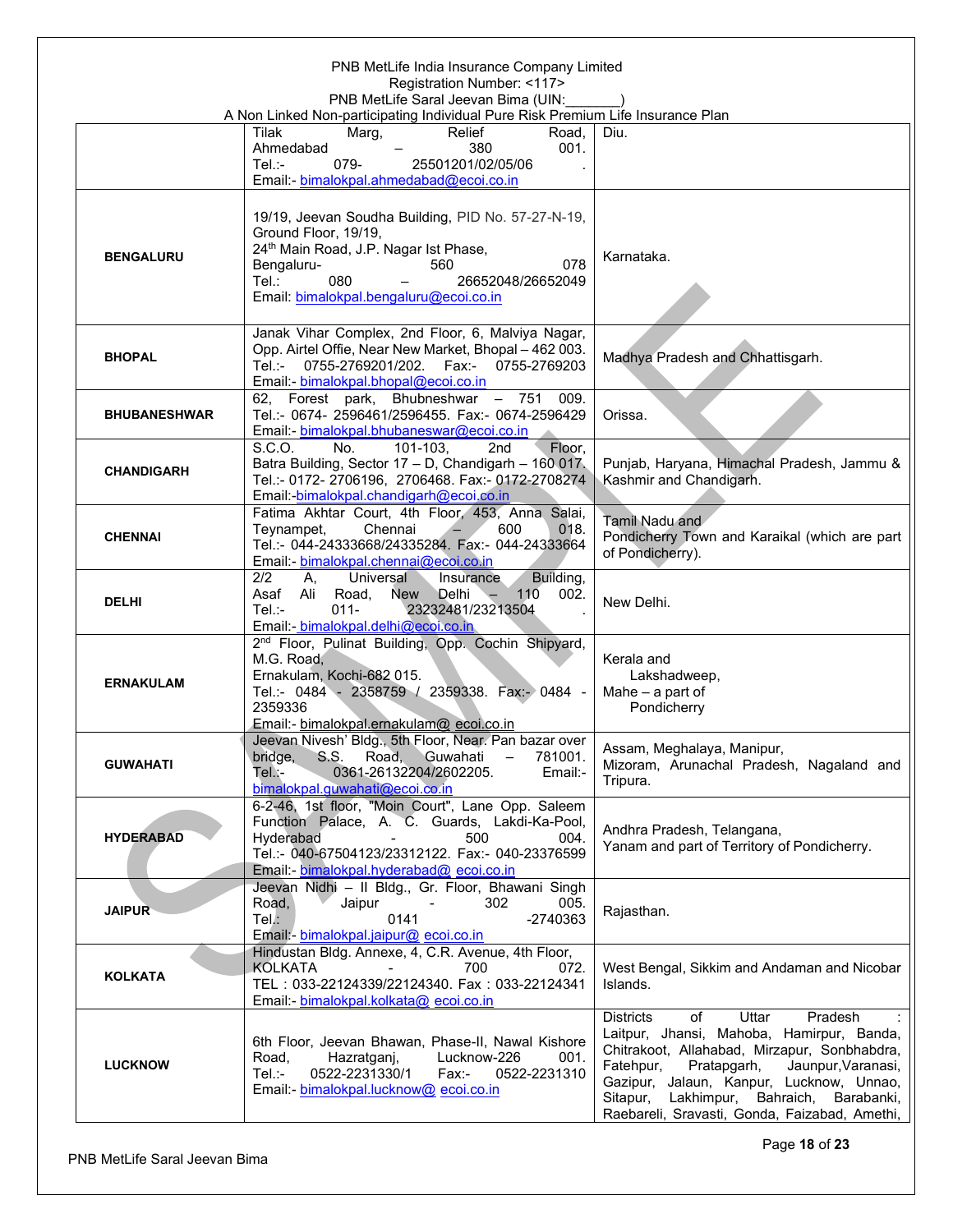## PNB MetLife India Insurance Company Limited Registration Number: <117> PNB MetLife Saral Jeevan Bima (UIN:\_\_\_\_\_\_\_)

| A Non Linked Non-participating Individual Pure Risk Premium Life Insurance Plan |                                                                                                                                                                                                              |                                                                                                                                                                                                                                                                                                                                                                                                                                                              |
|---------------------------------------------------------------------------------|--------------------------------------------------------------------------------------------------------------------------------------------------------------------------------------------------------------|--------------------------------------------------------------------------------------------------------------------------------------------------------------------------------------------------------------------------------------------------------------------------------------------------------------------------------------------------------------------------------------------------------------------------------------------------------------|
|                                                                                 |                                                                                                                                                                                                              | Kaushambi, Balrampur, Basti, Ambedkarnagar,<br>Maharajgang,<br>Sultanpur,<br>Santkabirnagar,<br>Azamgarh, Kushinagar, Gorkhpur, Deoria, Mau,<br>Ghazipur, Chandauli, Ballia, Sidharathnagar.                                                                                                                                                                                                                                                                 |
| <b>MUMBAI</b>                                                                   | 3rd<br>Seva<br>S.<br>V.<br>Floor.<br>Jeevan<br>Annexe,<br>400 054.<br>Santacruz (W), Mumbai<br>Road.<br>$\sim$<br>022-26106552/6960. Fax:-<br>022-26106052<br>Tel.:-<br>Email: bimalokpal.mumbai@ ecoi.co.in | Goa.<br>Mumbai<br>Metropolitan<br>Region<br>excluding Navi Mumbai & Thane                                                                                                                                                                                                                                                                                                                                                                                    |
| <b>NOIDA</b>                                                                    | Bhagwan Sahai Palace, 4 <sup>th</sup> Floor, Main Road, Naya<br>Bans, Sector-15, Distt: Gautam BuddhNagar, UP-<br>201301<br>Tel.:- 0120-2514250/52/53<br>Email: bimalokpal.noida@ ecoi.co.in                 | State of Uttaranchal and the following Districts of<br>Pradesh:<br>Uttar<br>Agra, Aligarh, Bagpat, Bareilly, Bijnor, Budaun,<br>Bulandshehar, Etah, Kanooj, Mainpuri, Mathura,<br>Meerut, Moradabad, Muzaffarnagar, Oraiyya,<br>Farrukhabad,<br>Pilibhit.<br>Etawah.<br>Firozbad,<br>Ghaziabad.<br>Gautambodhanagar,<br>Hardoi,<br>Shahjahanpur, Hapur,<br>Shamli.<br>Rampur,<br>Sambhal,<br>Kashqani,<br>Amroha,<br>Hathras,<br>Kanshiramnagar, Saharanpur. |
| <b>PATNA</b>                                                                    | Kalpana Arcade Building, 1 <sup>st</sup> Floor, Bazar Samiti<br>Road.<br>Bahadurpur, Patna-800 006<br>Tel.: 0612-2680952<br>Email: bimalokpal.patna@ ecoi.co.in                                              | <b>Bihar and Jharkand</b>                                                                                                                                                                                                                                                                                                                                                                                                                                    |
| <b>PUNE</b>                                                                     | 3rd Floor, Jeevan Darshan Bldg., C.T.S. No.s. 195 to<br>198, N.C. Kelkar Road, Narayan Peth, Pune - 411 030<br>Tel:<br>020<br>41312555<br>Email: bimalokpal.pune@ ecoi.co.in                                 | Maharashtra, Area of Navi Mumbai and Thane<br>excluding Mumbai Metropolitan Region.                                                                                                                                                                                                                                                                                                                                                                          |

Annexure 1

**Section 38, Assignment and Transfer of Insurance Policies**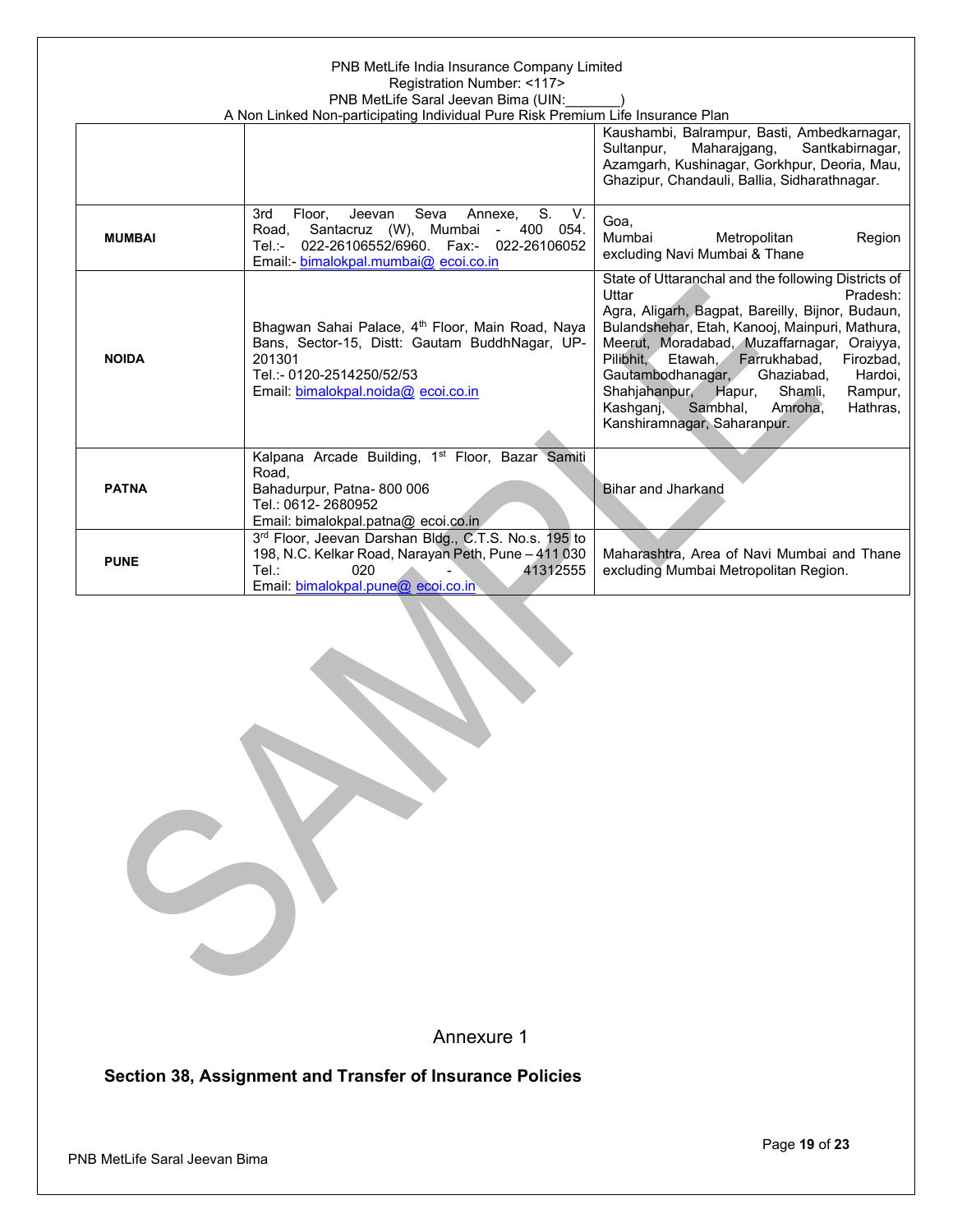#### PNB MetLife India Insurance Company Limited

Registration Number: <117>

#### PNB MetLife Saral Jeevan Bima (UIN:

A Non Linked Non-participating Individual Pure Risk Premium Life Insurance Plan

- 1. Assignment or transfer of a policy should be in accordance with Section 38 of the Insurance Act, 1938 as amended by Insurance Laws (Amendment) Act, 2015. The extant provisions in this regard are as follows:
- 2. This policy may be transferred/assigned, wholly or in part, with or without consideration.
- 3. An Assignment may be effected in a policy by an endorsement upon the policy itself or by a separate instrument under notice to the Company.
- 4. The instrument of assignment should indicate the fact of transfer or assignment and the reasons for the assignment or transfer, antecedents of the assignee and terms on which assignment is made.
- 5. The assignment must be signed by the transferor or assignor or duly authorized agent and attested by at least one witness.
- 6. The transfer of assignment shall not be operative as against an company until a notice in writing of the transfer or assignment and either the said endorsement or instrument itself or copy there of certified to be correct by both transferor and transferee or their duly authorized agents have been delivered to the company.
- 7. Fee to be paid for assignment or transfer can be specified by the Authority through Regulations.
- 8. On receipt of notice with fee, the company should Grant a written acknowledgement of receipt of notice. Such notice shall be conclusive evidence against the company of duly receiving the notice.
- 9. If the company maintains one or more places of business, such notices shall be delivered only at the place where the policy is being serviced.
- 10. The company may accept or decline to act upon any transfer or assignment or endorsement, if it has sufficient reasons to believe that it is
	- not bonafide or
	- not in the interest of the policyholder or
	- not in public interest or
	- is for the purpose of trading of the insurance policy.
- 11. Before refusing to act upon endorsement, the Company should record the reasons in writing and communicate the same in writing to Policyholder within 30 days from the date of policyholder giving a notice of transfer or assignment
- 12. In case of refusal to act upon the endorsement by the Company, any person aggrieved by the refusal may prefer a claim to IRDAI within 30 days of receipt of the refusal letter from the Company.
- 13. The priority of claims of persons interested in an insurance policy would depend on the date on which the notices of assignment or transfer is delivered to the company; where there are more than one instruments of transfer or assignment, the priority will depend on dates of delivery of such notices. Any dispute in this regard as to priority should be referred to Authority.
- 14. Every assignment or transfer shall be deemed to be absolute assignment or transfer and the assignee or transferee shall be deemed to be absolute assignee or transferee, except
	- (a) where assignment or transfer is subject to terms and conditions of transfer or assignment OR
	- (b) where the transfer or assignment is made upon condition that
		- (i) the proceeds under the policy shall become payable to policyholder or nominee(s) in the event of assignee or transferee dying before the insured OR
		- (ii) the insured surviving the term of the policy

Such conditional assignee will not be entitled to obtain a loan on policy or surrender the policy. This provision will prevail notwithstanding any law or custom having force of law which is contrary to the above position.

- 15. In other cases, the company shall, subject to terms and conditions of assignment, recognize the transferee or assignee named in the notice as the absolute transferee or assignee and such person
	- shall be subject to all liabilities and equities to which the transferor or assignor was subject to at the date of transfer or assignment and
	- may institute any proceedings in relation to the policy
	- obtain loan under the policy or surrender the policy without obtaining the consent of the transferor or assignor or making him a party to the proceedings

Any rights and remedies of an assignee or transferee of a life insurance policy under an assignment or transfer effected before commencement of the Insurance Laws (Amendment) Ordinance, 2014 shall not be affected by this section. [Disclaimer: This is not a comprehensive list of amendments of Insurance Act, 1938, as amended from time to time and only a simplified version prepared for general information. Policyholders are advised to refer the Insurance Laws (Amendment) Act 2015 notified in the Official Gazette on 23rd March 2015 for complete and accurate details.]

## Annexure 2

## **Section 39, Nomination by policyholder**

1. Nomination of a life insurance Policy is as below in accordance with Section 39 of the Insurance Act, 1938 as amended by Insurance Laws (Amendment) Act, 2015. The extant provisions in this regard are as follows: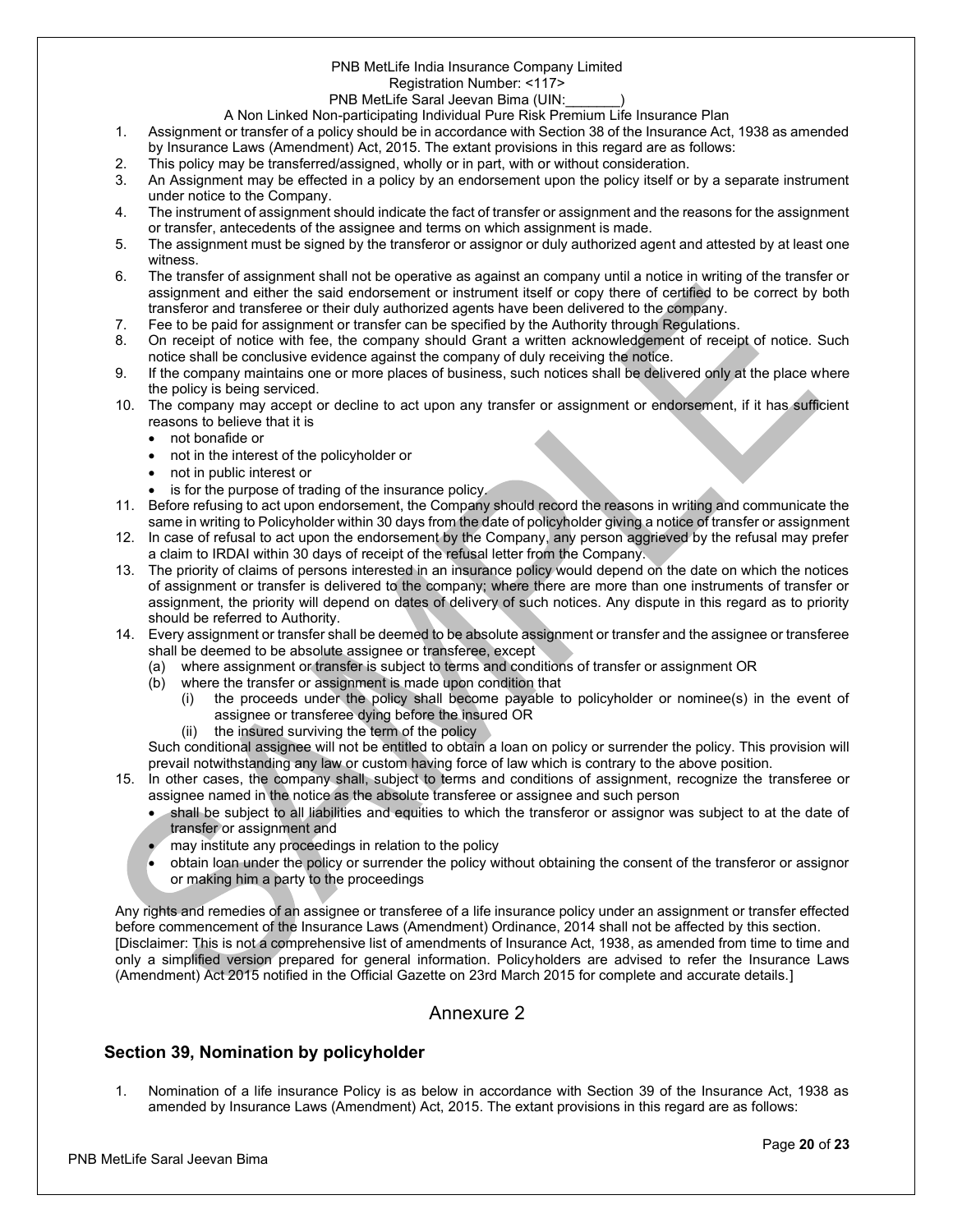## PNB MetLife India Insurance Company Limited

Registration Number: <117>

#### PNB MetLife Saral Jeevan Bima (UIN:

A Non Linked Non-participating Individual Pure Risk Premium Life Insurance Plan

- 2. The policyholder of a life insurance on his own life may nominate a person or persons to whom money secured by the policy shall be paid in the event of his death.
- 3. Where the nominee is a minor, the policyholder may appoint any person to receive the money secured by the policy in the event of policyholder's death during the minority of the nominee. The manner of appointment is to be laid down by the company.
- 4. Nomination can be made at any time before the maturity of the policy.
- 5. Nomination may be incorporated in the text of the policy itself or may be endorsed on the policy communicated to the company and can be registered by the company in the records relating to the policy.
- 6. Nomination can be cancelled or changed at any time before policy matures, by an endorsement or a further endorsement or a will as the case may be.
- 7. A notice in writing of Change or Cancellation of nomination must be delivered to the company for the company to be liable to such nominee. Otherwise, company will not be liable if a bonafide payment is made to the person named in the text of the policy or in the registered records of the company.
- 8. Fee to be paid to the company for registering change or cancellation of a nomination can be specified by the Authority through Regulations.
- 9. On receipt of notice with fee, the company should grant a written acknowledgement to the policyholder of having registered a nomination or cancellation or change thereof.
- 10. A transfer or assignment made in accordance with Section 38 shall automatically cancel the nomination except in case of assignment to the company or other transferee or assignee for purpose of loan or against security or its reassignment after repayment. In such case, the nomination will not get cancelled to the extent of company's or transferee's or assignee's interest in the policy. The nomination will get revived on repayment of the loan.
- 11. The right of any creditor to be paid out of the proceeds of any policy of life insurance shall not be affected by the nomination.
- 12. In case of nomination by policyholder whose life is insured, if the nominees die before the policyholder, the proceeds are payable to policyholder or his heirs or legal representatives or holder of succession certificate.
- 13. In case nominee(s) survive the person whose life is insured, the amount secured by the policy shall be paid to such survivor(s).
- 14. Where the policyholder whose life is insured nominates his
	- parents or
		- spouse or
		- children or
		- spouse and children
		- or any of them

the nominees are beneficially entitled to the amount payable by the company to the policyholder unless it is proved that policyholder could not have conferred such beneficial title on the nominee having regard to the nature of his title.

If nominee(s) die after the policyholder but before his share of the amount secured under the policy is paid, the share of the expired nominee(s) shall be payable to the heirs or legal representative of the nominee or holder of succession certificate of such nominee(s).

- 15. The provisions of sub-section 7 and 8 (13 and 14 above) shall apply to all life insurance policies maturing for payment after the commencement of Insurance Laws (Amendment) Ordinance, 2014 (i.e 26.12.2014).
- 16. If policyholder dies after maturity but the proceeds and benefit of the policy has not been paid to him because of his death, his nominee(s) shall be entitled to the proceeds and benefit of the policy.
- 17. The provisions of Section 39 are not applicable to any life insurance policy to which Section 6 of Married Women's Property Act, 1874 applies or has at any time applied except where before or after Insurance Laws (Ordinance) 2014, a nomination is made in favour of spouse or children or spouse and children whether or not on the face of the policy it is mentioned that it is made under Section 39. Where nomination is intended to be made to spouse or children or spouse and children under Section 6 of MWP Act, it should be specifically mentioned on the policy. In such a case only, the provisions of Section 39 will not apply.

[Disclaimer: This is not a comprehensive list of amendments of Insurance Act, 1938, as amended from time to time and only a simplified version prepared for general information. Policyholders are advised to refer the Insurance Laws (Amendment) Act 2015 notified in the Official Gazette on 23rd March 2015 for complete and accurate details.]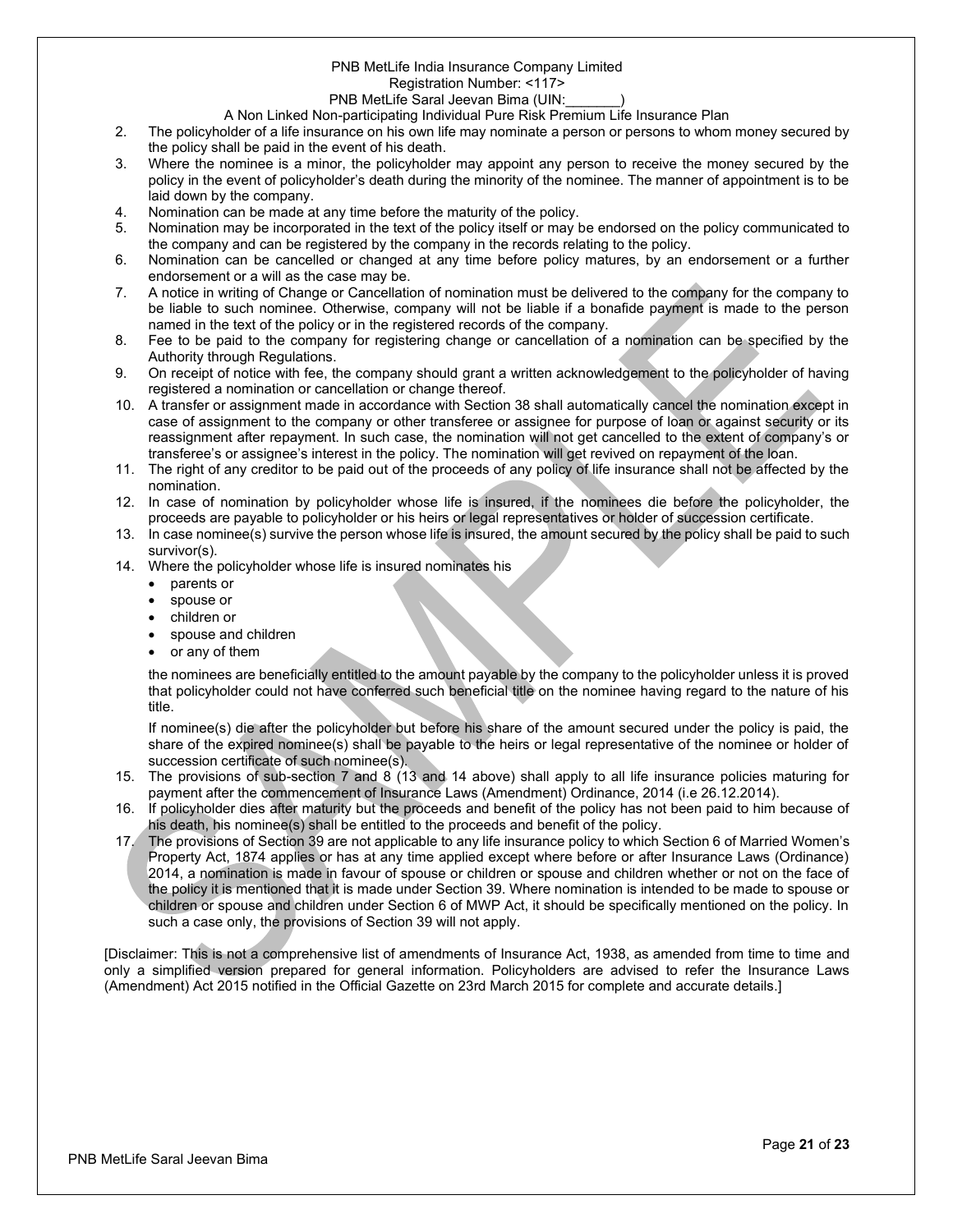## Annexure 3

## **Section 45, Policy shall not be called in question on the ground of mis-statement after three years**

Provisions regarding policy not being called into question in terms of Section 45 of the Insurance Act, 1938, as amended by Insurance Laws (Amendment) Act, 2015 are as follows:

- 1. No Policy of Life Insurance shall be called in question on any ground whatsoever after expiry of 3 years from
	- the date of issuance of policy or
	- the date of commencement of risk or
	- the date of revival of policy or
	- the date of rider to the policy
	- whichever is later.
- 2. On the ground of fraud, a policy of Life Insurance may be called in question within 3 years from
	- the date of issuance of policy or
	- the date of commencement of risk or
	- the date of revival of policy or
	- the date of rider to the policy
	- whichever is later.

For this, the company should communicate in writing to the insured or legal representative or nominee or assignees of insured, as applicable, mentioning the ground and materials on which such decision is based.

#### 3. Fraud means any of the following acts committed by insured or by his agent, with the intent to deceive the company or to induce the company to issue a life insurance policy:

- The suggestion, as a fact of that which is not true and which the insured does not believe to be true;
- The active concealment of a fact by the insured having knowledge or belief of the fact;
- Any other act fitted to deceive; and
- Any such act or omission as the law specifically declares to be fraudulent.
- 4. Mere silence is not fraud unless, depending on circumstances of the case, it is the duty of the insured or his agent keeping silence to speak or silence is in itself equivalent to speak.
- 5. No Company shall repudiate a life insurance Policy on the ground of Fraud, if the Insured / beneficiary can prove that the misstatement was true to the best of his knowledge and there was no deliberate intention to suppress the fact or that such mis-statement of or suppression of material fact are within the knowledge of the company. Onus of disproving is upon the policyholder, if alive, or beneficiaries.
- 6. Life insurance Policy can be called in question within 3 years on the ground that any statement of or suppression of a fact material to expectancy of life of the insured was incorrectly made in the proposal or other document basis which policy was issued or revived or rider issued. For this, the company should communicate in writing to the insured or legal representative or nominee or assignees of insured, as applicable, mentioning the ground and materials on which decision to repudiate the policy of life insurance is based.
- 7. In case repudiation is on ground of mis-statement and not on fraud, the premium collected on policy till the date of repudiation shall be paid to the insured or legal representative or nominee or assignees of insured, within a period of 90 days from the date of repudiation. However, the payment will be as per IRDAI direction/Regulation/Circular from time to time.
- 8. Fact shall not be considered material unless it has a direct bearing on the risk undertaken by the company. The onus is on company to show that if the company had been aware of the said fact, no life insurance policy would have been issued to the insured.
- 9. The company can call for proof of age at any time if he is entitled to do so and no policy shall be deemed to be called in question merely because the terms of the policy are adjusted on subsequent proof of age of life insured. So, this Section will not be applicable for questioning age or adjustment based on proof of age submitted subsequently.

[Disclaimer: This is not a comprehensive list of amendments of Insurance Act, 1938, as amended from time to time and